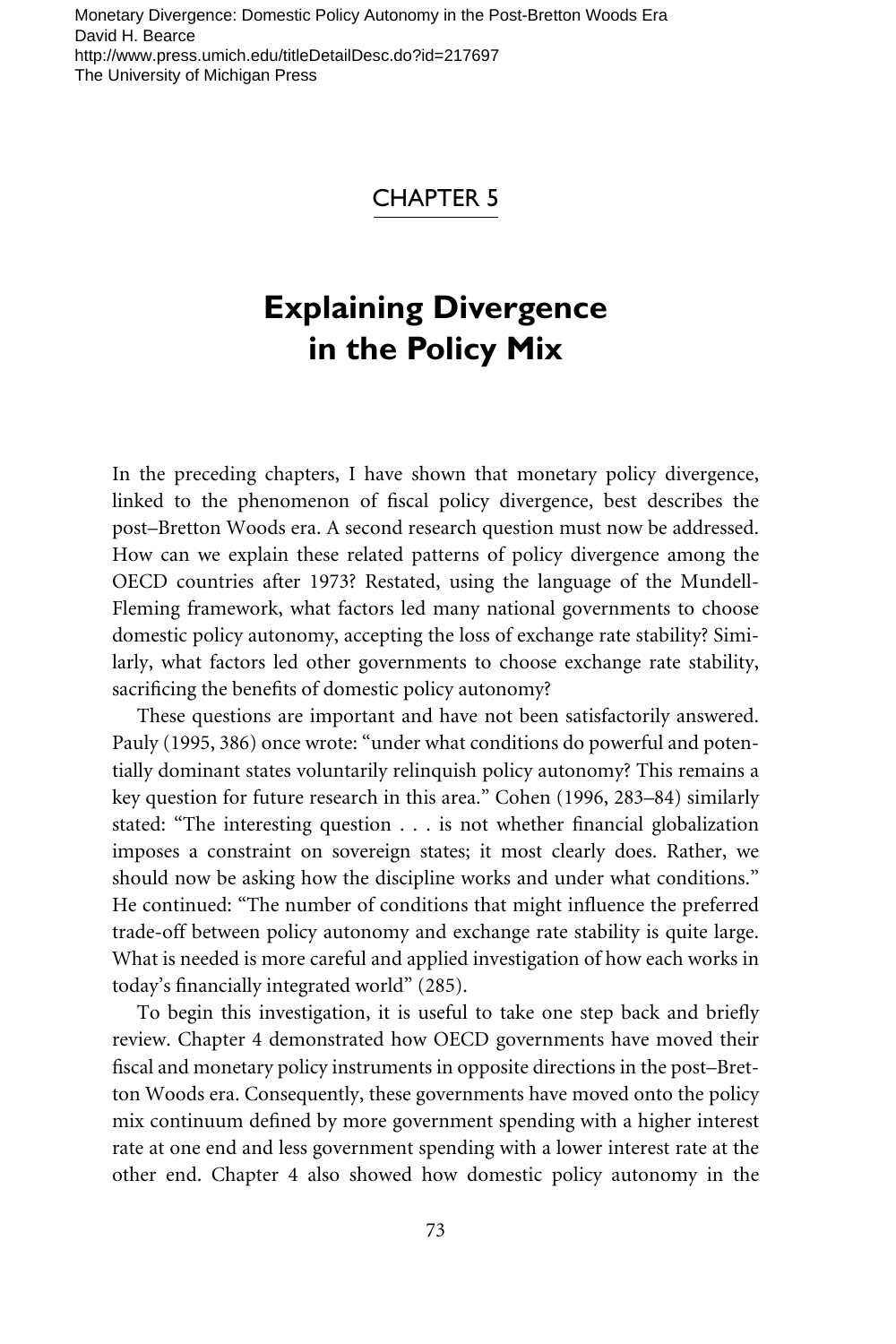#### 74 **Monetary Divergence**

post–Bretton Woods era has been defined by movement toward the first end: more government spending led to higher national interest rates and larger interest rate differentials, resulting in greater exchange rate variability (see fig. 15). Conversely, governments who desired external policy convergence for exchange rate stability moved toward the other end: less government spending permitted a lower national interest rate, which, in turn, facilitated a smaller interest rate differential and reduced external currency variability.

Understanding a government's preferred trade-off between domestic policy autonomy and exchange rate stability thus requires an explanation of its policy mix choice. This chapter will proceed on that basis. Although the number of conditions that might influence the policy mix choice and, therefore, the tradeoff between domestic policy autonomy and external currency stability is certainly large, the analysis here will focus primarily on the role of government partisanship.

I focus on government partisanship because it is a factor posited as relatively unimportant by different convergence theories. As discussed in chapter 2, the first wave of macroeconomic policy convergence theory argued that international capital mobility and, more broadly, economic globalization constrained partisan economic policy differences in the post–Bretton Woods era (see, e.g., Garrett and Lange 1991; Kurzer 1993). While Garrett (1995, 1998b) and other scholars later demonstrated growing fiscal policy divergence with greater capital and trade openness, their results have recently been challenged by a new partisan convergence thesis offered by Clark (2003). According to Clark's argument, it is not economic globalization that constrains partisan policy differences; instead, partisan economic policy convergence simply emerges from democratic capitalism (hence, Clark titled his 2003 book *Capitalism, Not Globalism*).

Thus, the ball has been solidly hit back to the partisan divergence side of the court. For scholars still positing partisan economic policy differences in the post–Bretton Woods era, it has now become especially important to establish more precisely why and where one should expect to see them. It is also important to establish where partisan policy divergence would not be expected to occur in the post–Bretton Woods era. Partisan differences in terms of main economic policy instruments do not necessarily imply partisan divergence in terms of dominant economic policy goals, just as partisan convergence in terms of policy goals does not force partisan convergence with regard to policy instruments.

While I focus on the role of government partisanship in explaining economic policy divergence, I also consider the role of two other factors: political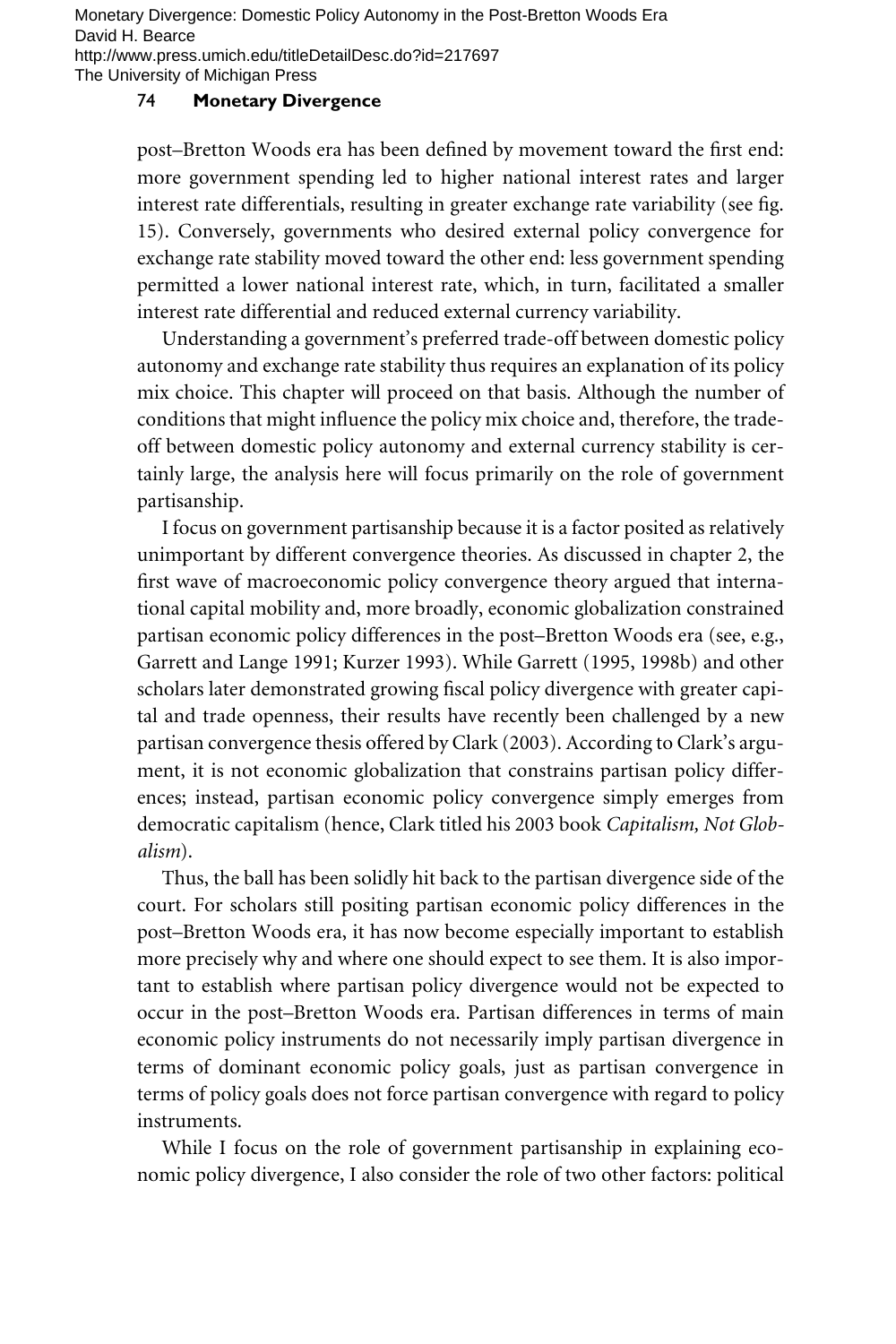Explaining Divergence in the Policy Mix 75 [Monetary Divergence: Domestic Policy Autonomy in the Post-Bretton Woods Era](http://www.press.umich.edu/titleDetailDesc.do?id=217697)  David H. Bearce http://www.press.umich.edu/titleDetailDesc.do?id=217697 The University of Michigan Press



Fig. 15. Linking Fiscal Policy, Monetary Policy, and Exchange Rate Stability

power-sharing and central bank independence. This chapter thus proceeds in five sections. The first three sections examine the domestic political factors (government partisanship, political power-sharing, and central bank independence) in order, making a series of hypotheses. The fourth section tests the hypotheses about how these factors influence government spending, national interest rates, the extent of domestic monetary autonomy, and the stability of the national currency's value. The strongest statistical results emerge for government partisanship. Thus, the fifth section discusses how these results lead us toward a new and more nuanced theory of partisan economic policy-making in the post–Bretton Woods era.

#### **1. Government Partisanship**

As presented in chapter 4, the policy mix choice was motivated solely by the need to satisfy simultaneously the two domestic macroeconomic goals of economic growth and low inflation. But partisan governments have other economic policy objectives to varying degrees, including the provision of public goods, income redistribution, and exchange rate stability. The strategic game modeled in figure 11 in chapter 4 suggested that governments would be largely indifferent—at least in terms of economic growth and low inflation policy outcomes—in choosing between the policy mix of more government spending with a higher nominal interest rate, on the one hand, and the alternative mix of less government spending with a lower nominal interest rate. However, partisan governments are likely not so indifferent in actual practice, because they must try to meet other economic priorities using one of these two fiscal and monetary combinations. In general, I expect that leftist governments have been more likely to choose the policy mix associated with domestic policy autonomy, while rightist governments have moved toward the alternative for external policy convergence with exchange rate stability.

This hypothesis begins with the understanding that monetary and fiscal expansion do not serve as perfect substitutes. While both may promote aggre-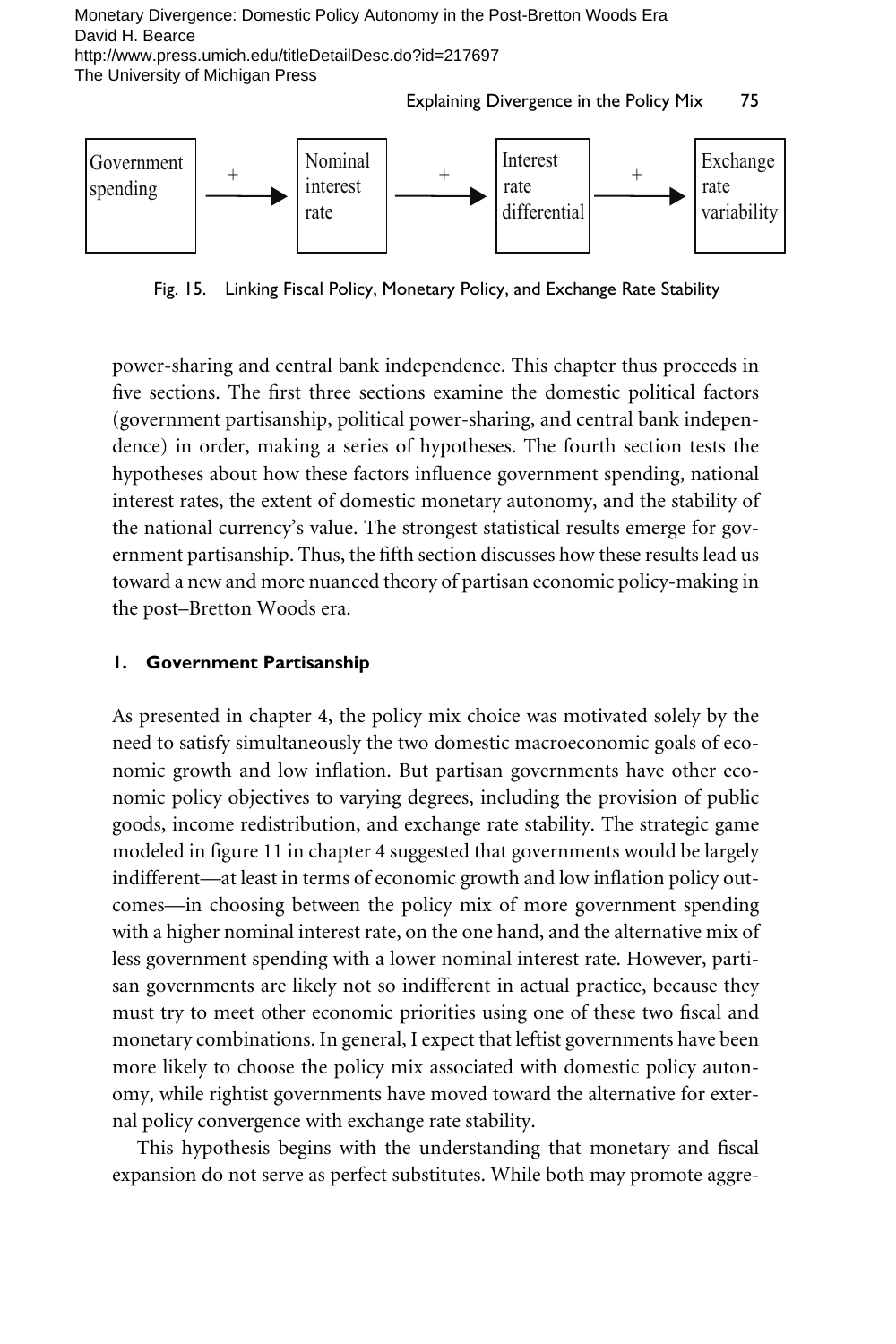## 76 **Monetary Divergence**

gate economic growth, fiscal expansion is better suited than monetary expansion for income redistribution and public goods provision. With regard to income redistribution, this is true because monetary adjustments tend to affect the economy as a whole (see Gowa 1988); thus, targeting particular societal groups may be difficult to achieve with a cut in interest rates. While cheaper money may eventually produce more jobs for and raise the wages of lowerincome groups, the initial impact of a monetary expansion is likely to benefit higher-income groups, those qualifying most easily to borrow money for their business ventures. Indeed, monetary expansion may even increase income inequality in the short run, before its benefits trickle down to lower-income groups.

However, fiscal expansion is well suited for income redistribution, as it can be targeted to benefit lower-income societal groups (see Hallerberg 2002, 782). Fiscal expansion may also be necessary for increasing public goods. Additional government spending can fund better public schools, improvements in the national infrastructure, and greater research and development for public purposes. Conversely, while monetary expansion facilitates private investment, most of the goods created through private investment are unlikely ever to become available on a purely public basis. With this understanding in mind, we can now consider the fiscal and monetary policy pressures that various societal interest groups apply on different political parties.

#### Interest Group Pressures on Political Parties

Scholars studying partisan politics in the advanced industrial economies have long been comfortable in identifying leftist parties as agents for labor interests in society (see, e.g., Garrett 1995) and identifying rightist parties as agents for capital interests, following cleavages along factors of production (or classes). While some scholars have suggested a decline in class-based partisan politics, various studies presented by Evans (1999) demonstrate how socioeconomic position remains a significant predictor of party support in the advanced industrial democracies. With this understanding, what might be labor's interest with regard to the policy mix?

As it is more fixed in the domestic economy than is mobile capital, $<sup>1</sup>$  rela-</sup> tively immobile labor can be expected to have stronger preferences for the local

1. On this point, see Schulze and Ursprung 1999, 298. Even in the European Union, where the movement of labor across national borders is permitted, labor mobility tends to be quite low, due especially to European cultural and linguistic differences. Most non-European states maintain controls on labor mobility, as do EU states with regard to non-EU labor.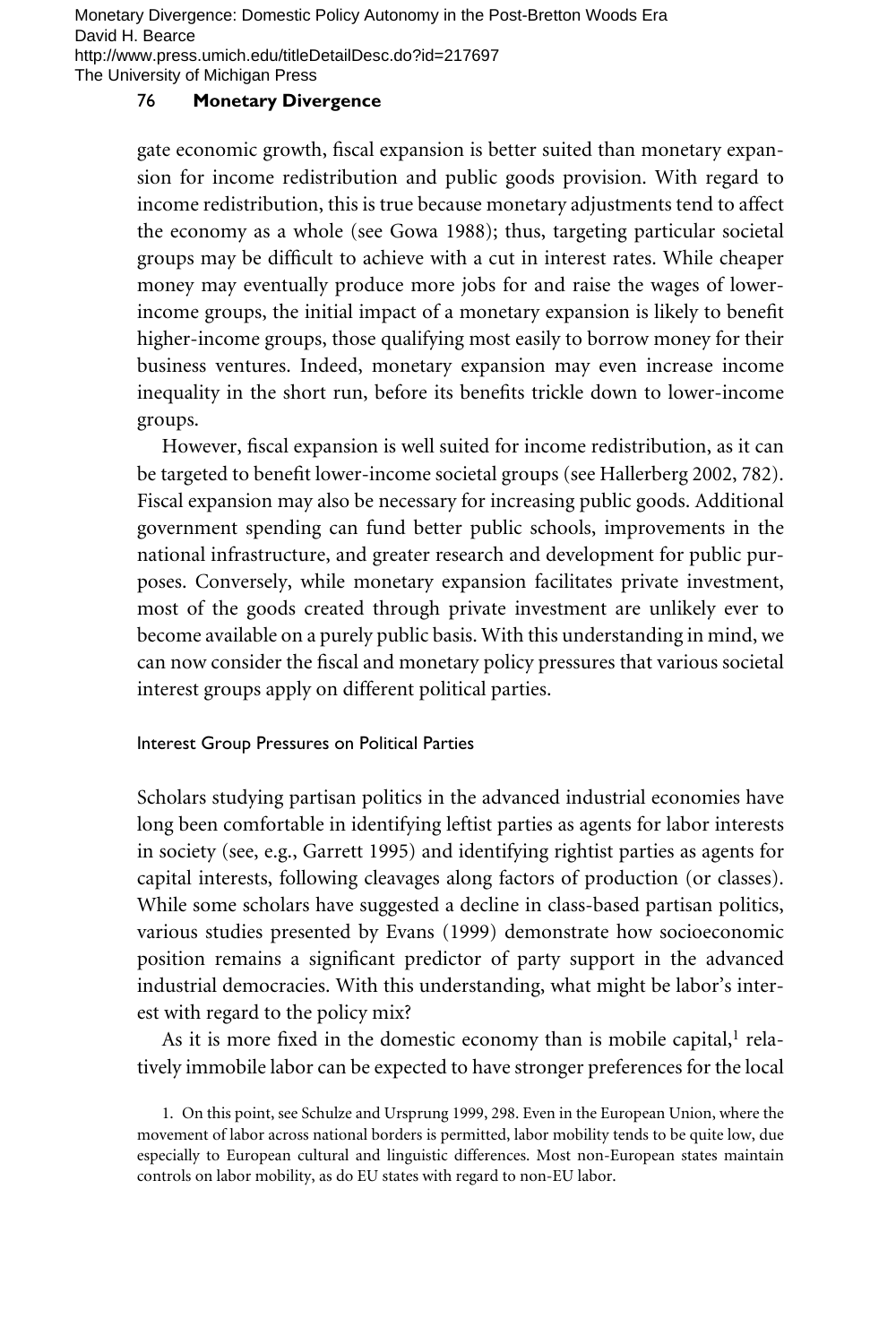#### Explaining Divergence in the Policy Mix 77

public goods provided through greater government spending. As labor also stands to benefit from income redistribution, it can be expected to favor fiscal, over monetary, expansion. If more government spending becomes the dedicated instrument for economic growth to achieve greater public goods and income redistribution, monetary policy must be used for inflation control, resulting in higher nominal interest rates. Interestingly, high interest rates may benefit labor beyond simple domestic price stability. When interest rates are high, acquiring capital becomes more costly, and costly capital may lead certain businesses to substitute cheaper labor for the capital inputs to their production, thus creating jobs in the local economy.<sup>2</sup>

As discussed in chapter 4, the obvious cost of this policy mix is exchange rate instability, as national interest rates move farther away from the low world interest rate (i.e., domestic monetary autonomy as defined by a larger interest rate differential). On this point, however, it is interesting to note that currency variability may provide some unexpected benefits to labor. If exchange rate instability raises the cost of moving capital out of the domestic economy due to increased external investment risk and the expense of purchasing forwardexchange contracts to hedge against this risk, capital may be more likely to remain in the local economy, helping to provide jobs and income for labor.<sup>3</sup>

Perhaps not surprisingly, capital interests allied with the political right can be expected to favor the alternative policy mix of less government spending with a lower nominal interest rate for greater exchange rate stability. Since it is less tied to the domestic economy than immobile labor, mobile capital should be correspondingly less interested in local public goods, especially if taxes must be raised to pay for these public goods. Similarly, many capital holders can be expected to oppose increased government spending for the purposes of income redistribution toward labor. Thus, it is not hard to see how decreased government spending may be capital's preferred means of maintaining low inflation. Of course, capital is also interested in economic growth, but monetary expansion is likely to be its preferred policy instrument, especially as lower interest rates facilitate private investment opportunities. As the national interest rate falls, moving closer to the low world interest rate (i.e., external monetary convergence), capital will be further advantaged by reduced external currency vari-

2. On this point, see *Economist* 2004c.

3. This logic suggests how currency volatility may function as a de facto capital control, discouraging financial capital from exiting the domestic economy in search of potentially higher external returns, which might exist absent such costly currency volatility. Scholars have already demonstrated that leftist parties embraced de jure capital controls more willingly than did rightist parties (see Grilli and Milesi-Ferretti 1995; Quinn and Inclan 1997).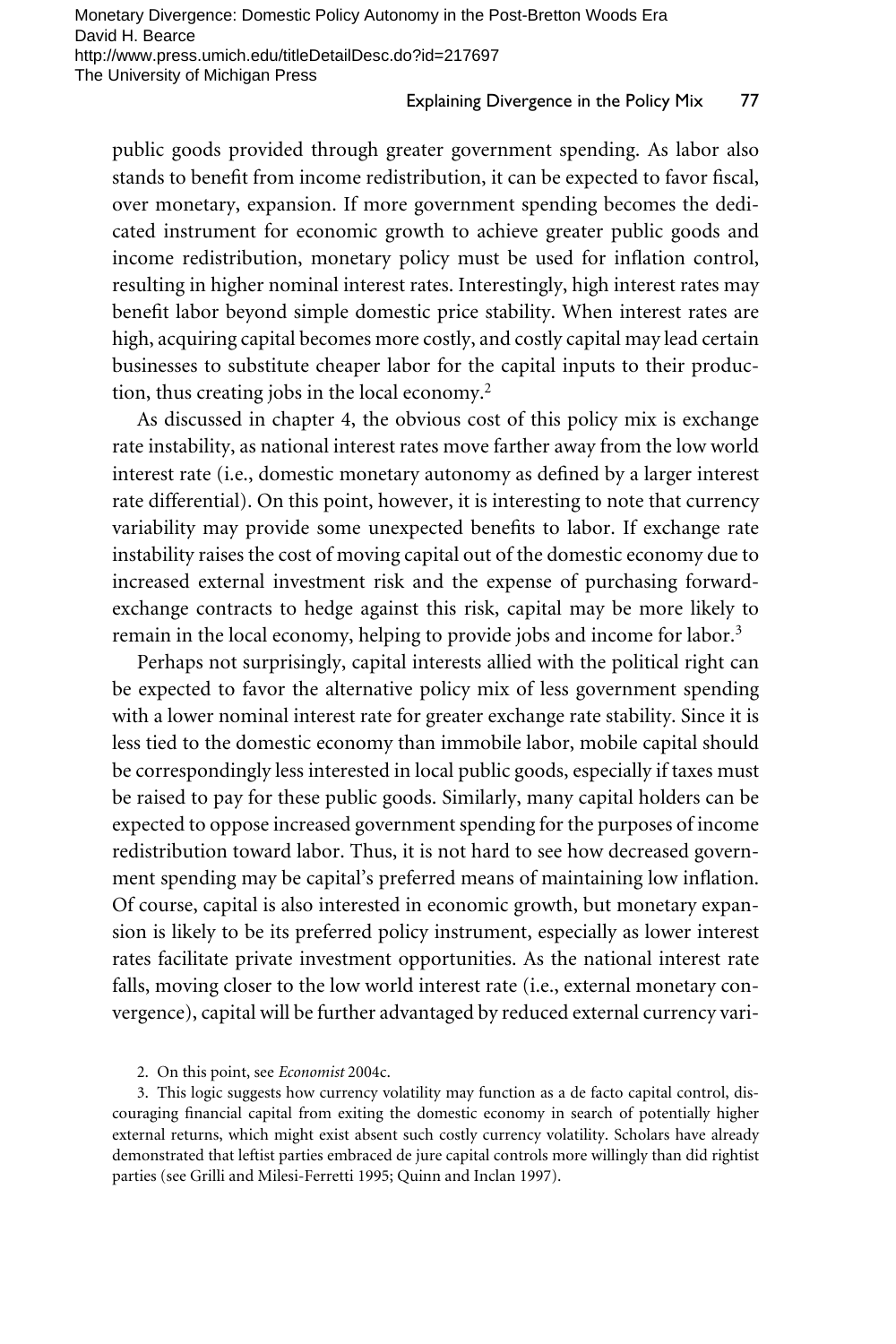#### 78 **Monetary Divergence**

ability. As mentioned earlier, exchange rate instability potentially adds risk to making external investments. Of course, capital holders might purchase forward-exchange contracts to hedge against such currency risk, but these contracts are costly and erode capital's returns on its external investments.

Having just argued for partisan fiscal and monetary policy differences using a factor- and class-based Heckscher-Ohlin model, I can also make a similar hypothesis about partisan divergence using the Ricardo-Viner model, which presents a sectoral framework. There has been a tendency in the political economy literature to treat the Heckscher-Ohlin and the Ricardo-Viner models as substitutes (see, e.g., Alt et al. 1996). But as Fordham and McKeown (2003, 522) persuasively argued, these two models may be quite complementary: "The presence of sectoral effects is not inconsistent with the presence of factoral effects. The standard neoclassical theory holds that countries export goods that intensively employ their abundant factors. If so, in the United States [for example] the geographic distribution of skilled (unskilled) labor would be correlated with that of exporting (import-competing) sectors. If exporters employed no unskilled labor, and import-competing firms employed no skilled labor, the correlation would be perfect."<sup>4</sup>

On this basis, it is not at all surprising to observe sectoral-partisan affiliations. As Esping-Andersen (1999, 311) recently noted, traditional class-political cleavages "are being overlaid by new kinds of 'class' politics," with leftist parties drawing their support from the sheltered public sector and the middleclass white-collar service sector. Similarly, rightist parties in the advanced industrial democracies have relatively tight political links to banks and financial service firms, as well as to the large multinational corporations who conduct the bulk of international trade and foreign direct investment (see Silk and Vogel 1977; Jacobs 1999).

These sectoral-partisan affiliations have been particularly pronounced in the United States since the late 1970s, although they are certainly not limited to this political economy, as the case studies in chapter 6 will demonstrate. Dissatisfied with the Carter administration's autonomous policy stance, American banking and multinational firms withdrew what little support they had provided to the Democrats, helping the Republicans to regain the presidency in 1980 (see Ferguson and Rogers 1986, 113). Indeed, U.S. big business contributed significantly more to Republicans than to Democrats during the

<sup>4.</sup> On this point, one identifies such industries as steel and textiles in the developed world as part of the import-competing sector, rather than as part of the international exporting sector, because their heavy manual labor inputs render them almost noncompetitive in international markets dominated by lower-cost producers from the developing world.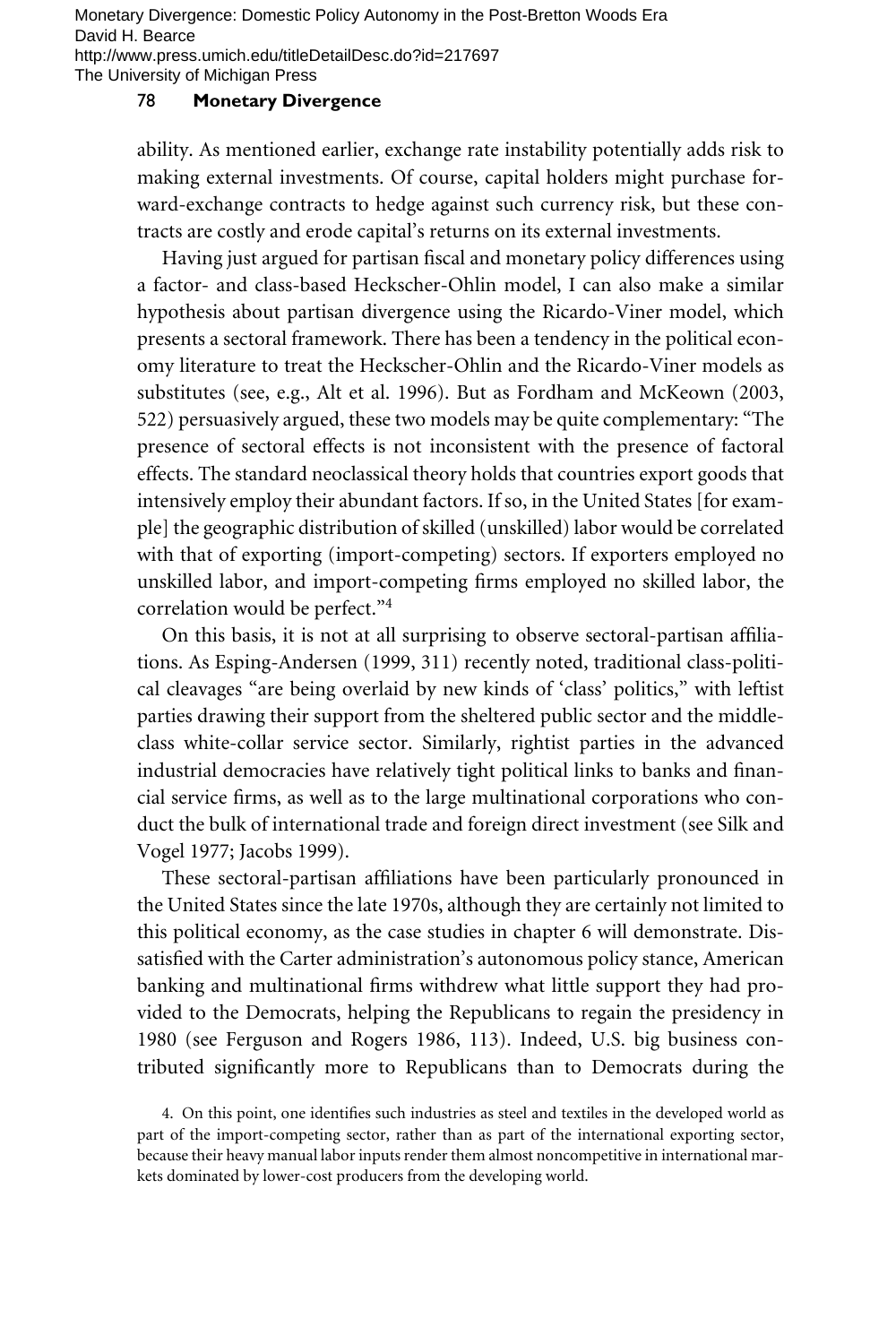#### Explaining Divergence in the Policy Mix 79

1979–80 election cycle (Ryan, Swanson, and Buchholz 1987, 132). On this point, Himmelstein (1990, 129) wrote how American big business "moved to the right in the 1970s, emphasizing the pivotal role of 'capital-intensive industries [exporters], investment banks, and internationally oriented commercial banks' in shaping American politics." Providing quantitative data to support the electoral connection between the Republican Party and internationally oriented voters, as well as that between the Democratic Party and domestically oriented voters, Hout, Manza, and Brooks (1999) showed that skilled manual workers (likely to be found in export-oriented industries, as U.S. companies export from a comparative advantage in skilled labor) have shifted their support toward the Republicans. Furthermore, they documented how professional and routine white-collar workers in the largely nontradable service sector increasingly support the Democrats, as do less-skilled manual workers (likely trapped in the import-competing manufacturing sector).

As Frieden (1991, 445) described, domestically oriented sectors of the national economy hold stronger preferences for domestic policy autonomy than for exchange rate stability. This is true because producers of import-competing goods and nontradable services conduct relatively little international business; thus, they receive few immediate benefits from currency stability. Inasmuch as domestic policy autonomy includes greater government spending (as discussed in chapter 4), these domestically oriented sectors stand to benefit from the local public goods provided through such fiscal policy expansion. Monetary expansion, as the alternative growth strategy, leaves such public goods either undersupplied or supplied in a private form inaccessible to many firms confined to the domestic economy.

Since inflation hurts almost all business activity, even import-competing manufacturing and those in the service sector have an interest in domestic price stability. But benefiting as they do from fiscal expansion, these domestically oriented sectors likely prefer inflation control through monetary, rather than fiscal, contraction. As Garrett and Lange (1995, 648) noted, the "combination of loose fiscal policies and tight monetary policies would greatly benefit the nontradables sector." Furthermore, the exchange rate instability associated with this autonomous policy mix also benefits import-competing producers, as currency variability tends to increase the transaction costs of their import competition, thus raising the price of imported goods and making domestically produced goods appear less expensive in the home market.

Inasmuch as leftist parties may be pressured toward domestic policy autonomy through their representation of labor-intensive domestically oriented business sectors, rightist parties should be pushed toward external policy con-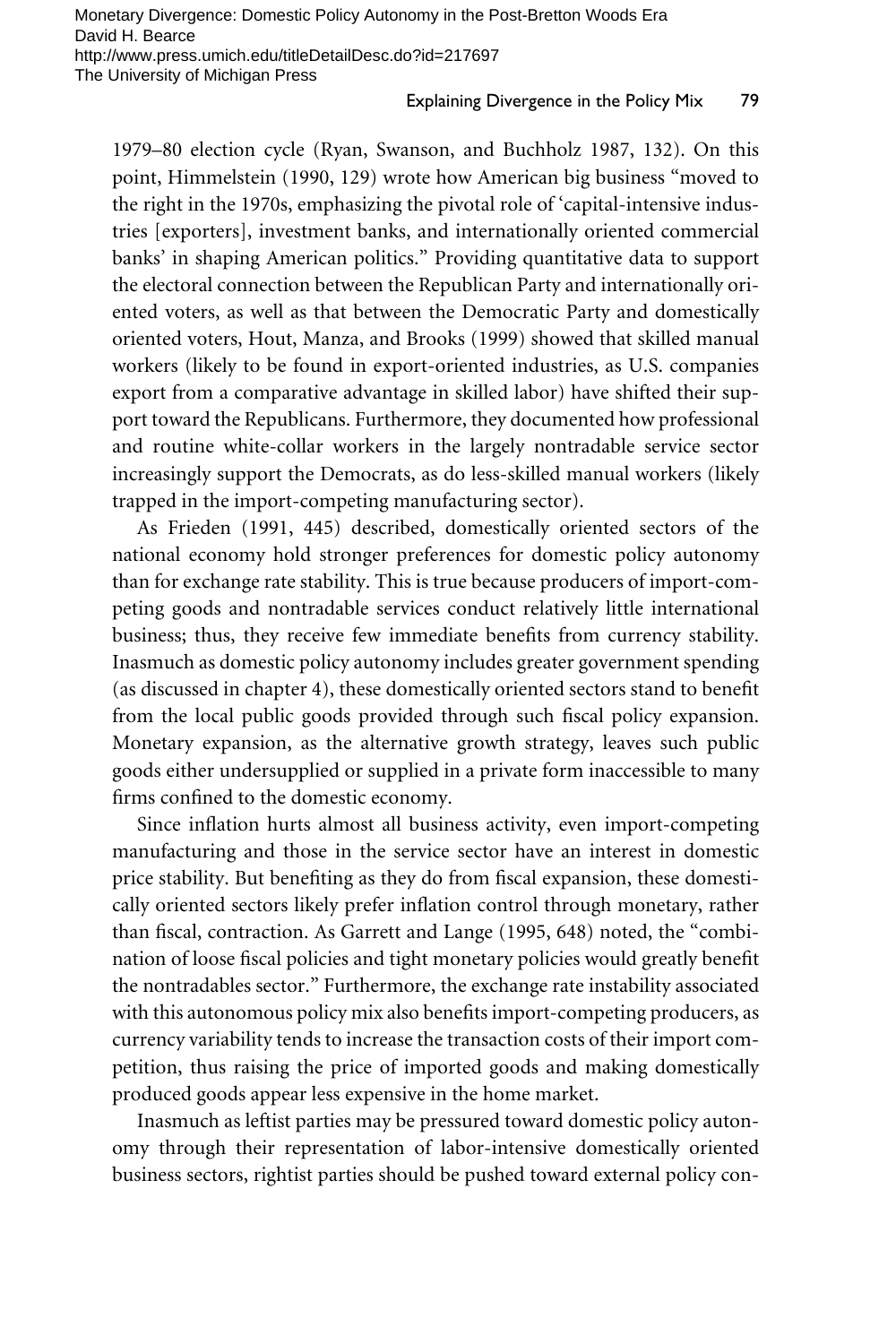# 80 **Monetary Divergence**

vergence and exchange rate stability by capital-intensive internationally oriented sectors. As Frieden (1991, 445) described, exporters and international investors can be expected to favor exchange rate stability over domestic policy autonomy, since the currency risk associated with moving goods and money across international borders can be eliminated if exchange rates remain fixed over time.

The policy mix of less government spending with a lower nominal interest rate that is associated with greater exchange rate stability is also attractive for capital-intensive international businesses, as they have little interest in an economic growth strategy through fiscal expansion designed to reduce wealth inequalities and redistribute income. To the extent that international big business desires to get government out of the national economies, reduced public spending becomes a preferred policy instrument for inflation control. With regard to economic growth, internationally oriented sectors of the economy are likely to favor monetary expansion, since lower interest rates tend to increase their investment opportunities by reducing the costs of acquiring additional capital.

In short, whether one prefers to look at interest group preferences divided along either factoral or sectoral lines (or to look at preferences along both lines), leftist parties likely face greater interest group pressure for domestic policy autonomy, while rightist parties are pushed toward external policy convergence for exchange rate stability.<sup>5</sup> However, we should not only expect to see certain partisan economic policy differences on the basis of interest group pressures. We should also expect to observe partisan divergence from differing policy ideas.

#### Policy Ideas and Political Parties

Few would dispute that leftist political parties began the post–Bretton Woods era as adherents of Keynesian economic ideas. Simply stated, Keynesian policy ideas advised governments to manage the demand side of their national economies, stimulating aggregate demand when economic growth began to stagnate (i.e., they were to use countercyclical demand management). In theory, demand stimulation could come from either fiscal or monetary policy expansion, but Keynesian practice during the Bretton Woods regime demon-

<sup>5.</sup> For more on how leftist parties act as the partisan agents for domestically oriented producer groups and how rightist parties act as the partisan agents for internationally oriented producer groups, see Bearce 2003.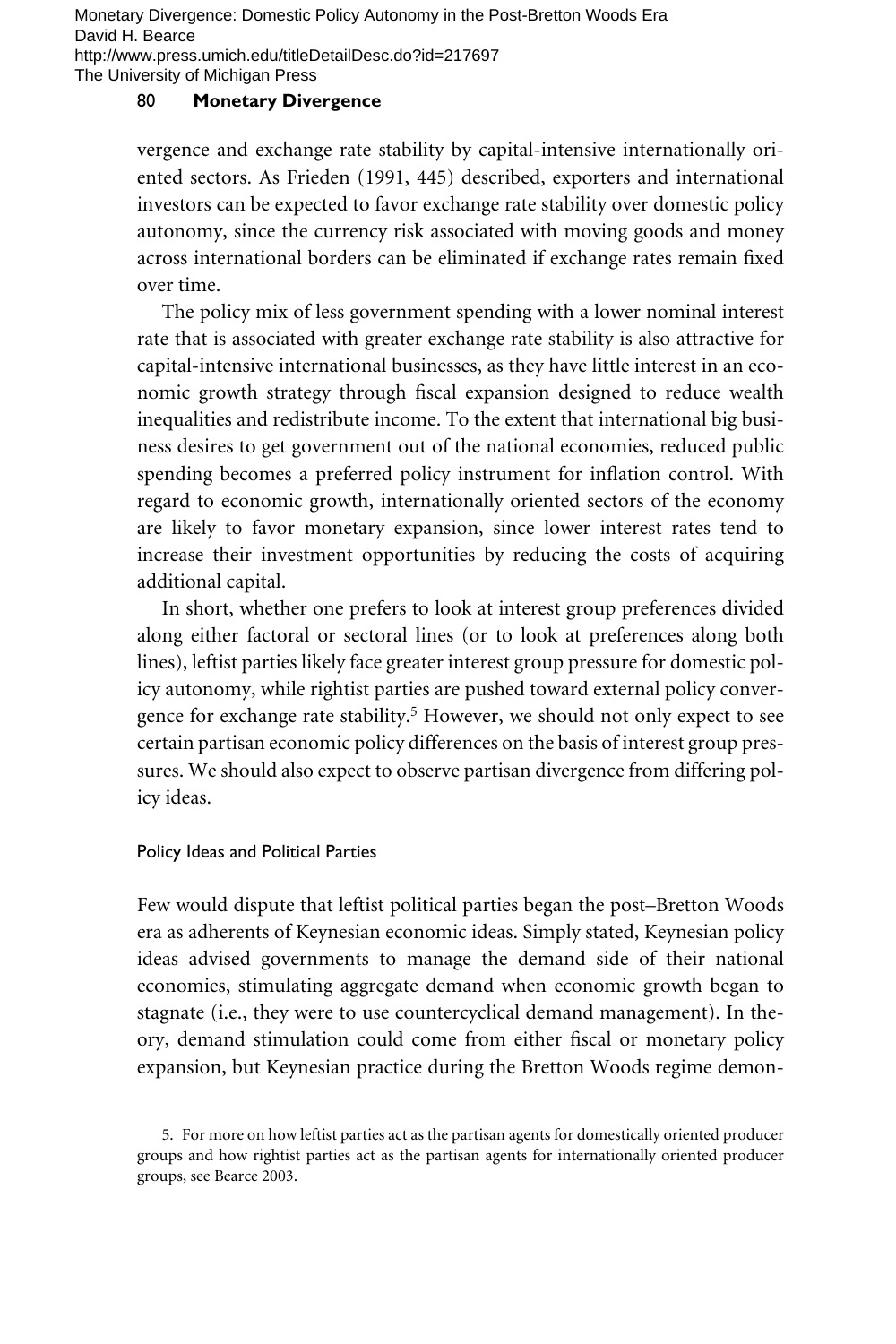strated the "asymmetry of monetary policy": "it seemed far easier to restrain than to encourage demand" using interest rates and money supply (Thygesen 1982, 349). Consequently, fiscal, rather than monetary, expansion became the Left's favored policy instrument for stimulating aggregate demand.

The stagflation experience beginning in the early 1970s meant that leftist governments needed a dedicated instrument for inflation control as the post–Bretton Woods era began. With increased government spending directed toward economic expansion, leftist governments predictably used monetary contraction to stabilize domestic prices.<sup>6</sup> Indeed, it was not simply the case that leftist governments passively accepted higher interest rates to fight inflation, one can also find examples of Keynesian-oriented leftist governments actively pushing their central bank for monetary contraction.<sup>7</sup> Kettl (1986, 170) wrote: "[Carter] administration officials had become convinced that OPEC oil price increases made tighter money necessary. They believed [Federal Reserve Board chairman] Miller erred by keeping monetary policy too loose. CEA Chairman Charles Schultze and Treasury Secretary W. Michael Blumenthal . . . began a calculated series of leaks and interviews to pressure the Fed to tighten."<sup>8</sup>

Although Keynesian ideas may have influenced leftist political parties at the beginning of the post–Bretton Woods era, McNamara (1998) argued that the political left accepted a new conservative economic orthodoxy after their poor experience in combating stagflation in the 1970s. In the 1980s, "socialists and conservatives alike," contended McNamara (1998, 10), adopted competitive neoliberal policy ideas, borrowing from monetarist economic theory. These ideas encouraged fiscal discipline, stable growth in the money supply, and even exchange rate stability.<sup>9</sup> Indeed, as discussed in chapter 2, McNamara's argument has become one of the leading explanations for the monetary policy con-

6. This use of monetary policy for inflation control might be termed "pragmatic Keynesianism," consistent with McNamara's distinction (1998, 67–69) between academic monetarism and pragmatic monetarism.

7. A similar example was provided by the Italian Communists' endorsement of higher interest rates in Italy, provided that fiscal policy remained relatively expansionary. Goodman (1992, 159) wrote: "in September 1976, the Communists wholeheartedly endorsed the government's decision to impose a series of restrictive monetary measures. Even more important, the Communists proved willing to accept and sell the new IMF program to the unions."

8. Carter's decision to replace Miller with Paul Volcker accords with this evidence. Karier (1997, 40) wrote on this subject: "the Carter administration well understood the risks posed by Volcker's appointment. The commitment to Paul Volcker was a commitment to tight money."

9. This last point is not obvious, since such monetarists as Milton Friedman were advocates of floating exchange rates (M. Friedman 1953). But McNamara (1998, 67-69) was careful to distinguish between monetarist academic theory, which prescribed floating rates, and pragmatic monetarist ideas, which viewed exchange rate stability as paramount.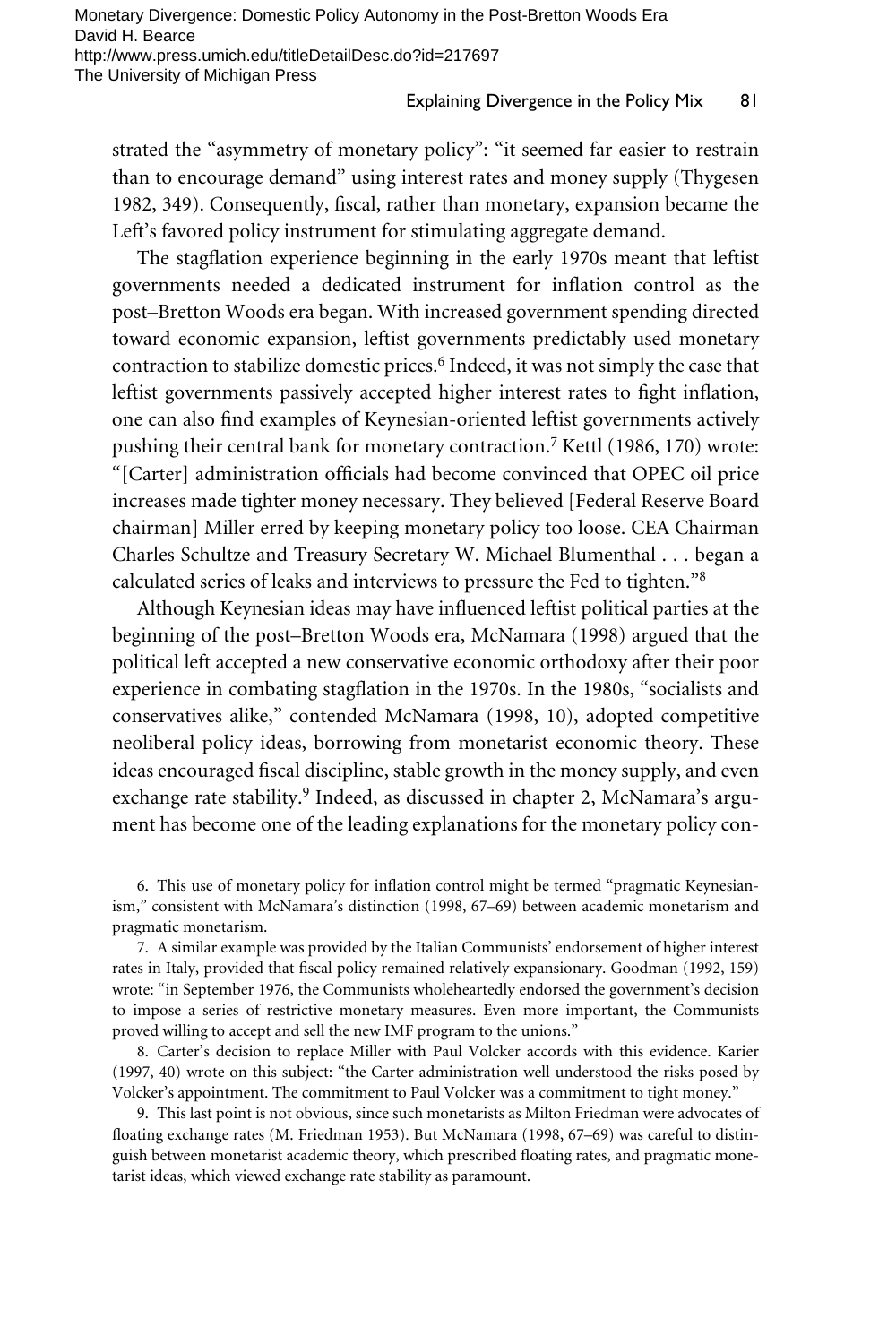Monetary Divergence: Domestic Policy Autonomy in the Post-Bretton Woods Era David H. Bearce http://www.press.umich.edu/titleDetailDesc.do?id=217697

The University of Michigan Press

## 82 **Monetary Divergence**

vergence that supposedly occurred in Western Europe since the late 1970s: according to this argument, the political left adopted the economic policy ideas espoused by the political right, and this is why European governments of all party types now run very similar economic policy programs.

The problem with this argument is not that OECD governments failed to follow such neoliberal policy ideas in the 1980s. Clearly, many governments did—including the Christian Democrats in West Germany, the Conservatives in Britain, the U.S. Republicans, and the Japanese Liberal Democratic Party (LDP).<sup>10</sup> The problem is that there were relatively few left-wing governments in power during the 1980s, and it is not particularly surprising that the rightwing governments already mentioned would follow such a conservative economic orthodoxy. Indeed, among the economies of the G-7 (the Group of Seven included France, West Germany, Italy, Japan, the United Kingdom, the United States, and Canada), only France was governed by a leftist party for a substantial portion of the 1980s. This fact helps to explain why certain convergence theorists invested so much effort in describing Mitterrand's economic policy as neoliberal in character, especially after the so-called U-turn of 1983.

But as I will demonstrate in much greater detail in chapter 6, this description of the French Socialists' economic policy is somewhat inaccurate, especially when we treat the policy mix of less government spending with a lower nominal interest rate as the more neoliberal policy mix. The 1983 U-turn did mark an important shift in the Socialist's policy mix, as they made inflation control a dominant economic policy objective. But the Socialist governments achieved lower inflation outcomes primarily through monetary, rather than fiscal, contraction. Indeed, French government consumption spending as a percent of GDP remained higher than the OECD average throughout the decade. Thus, the French Socialists moved toward the policy mix of more government spending with a higher nominal interest rate. This choice for domestic policy autonomy made exchange rate stability difficult to achieve, and the French government was forced to realign the franc within the EMS five times during the 1980s.

It seems clear that many leftist parties abandoned Keynesian ideas when they returned to power in certain advanced industrial democracies during the early 1990s. But this does not mean they adopted neoliberal ideas and accepted external policy convergence for exchange rate stability. As discussed in chapter

<sup>10.</sup> These last two examples were not discussed in McNamara's 1998 book, given her focus on events in Western Europe. On neoliberal policy ideas in the Japanese LDP, see Takenaka 1991, 129; Cargill, Hutchinson, and Ito 1997, 187.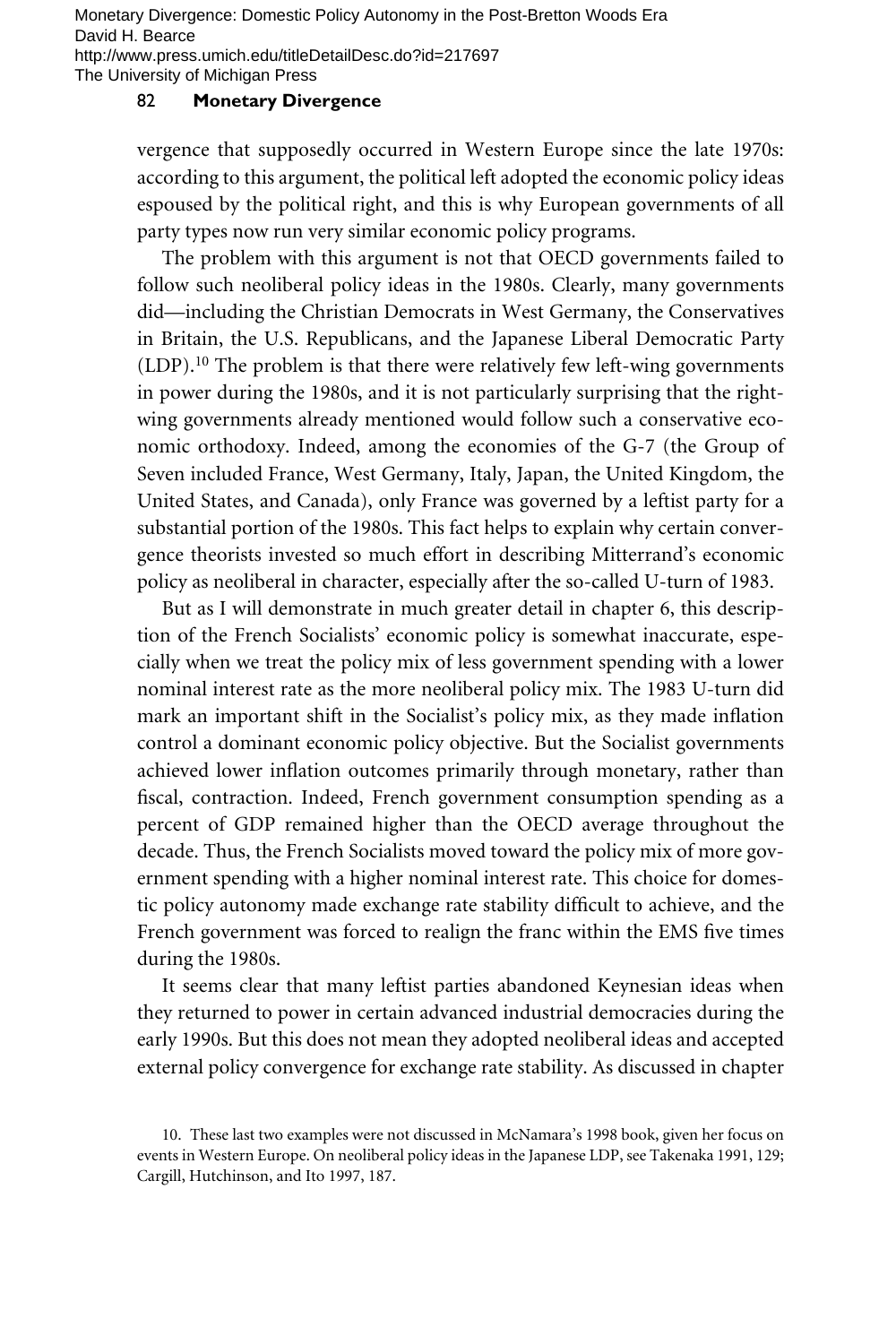2, new policy ideas had emerged by this time, ones that were more palatable to leftist interest groups and their ideological priorities than was monetarist economic theory. One very influential policy idea on the political left was endogenous growth—or new growth—theory (see Garrett and Lange 1991; Boix 1997, 1998). Much like Keynesian ideas, new growth strategies required government intervention in the national economy. But unlike Keynesian theory, which focused on demand-side intervention, new growth theory prescribed government intervention on the supply side. New growth theory held that government spending should be directed at public investment projects, notably those involving education, worker training, infrastructure, and research and development (see Aschauer 1990; Barro 1990; Romer 1990).

Perhaps supply-side fiscal expansion does not require such correspondingly high national interest rates and interest rate differentials as did demand-side fiscal expansion during the 1970s. But even government spending directed at the supply side of the national economy has demand-side implications. It can thus potentially increase inflationary expectations and raise prices in the national economy. For example, government spending on education and training boosts worker salaries, leading to greater private consumption and aggregate demand. Similarly, infrastructure projects employ large numbers of laborers, who use their wages largely for consumption purposes, rather than for investment. Consequently, increased government spending—even when it is directed at the supply side of the national economy—will require a higher interest rate for domestic price stability, thus translating into a larger national interest rate differential and greater exchange rate variability.

However, it is interesting to note that new growth theory says very little about the importance of exchange rate stability. Indeed, certain economists now question the link between fixed exchange rates, increased international trade, and a higher national income—both on an empirical basis (see, e.g., Edison and Melvin 1990; Levy-Yeyati and Sturzenegger 2003) and on a theoretical basis (see, e.g., Bacchetta and van Wincoop 2000). This is not to say that leftist governments have refused to make fixed exchange rate commitments in the post–Bretton Woods era. Many leftist governments joined the European Snake and, later, the exchange rate mechanism of the EMS. But both of these regimes were sufficiently flexible as to permit domestic policy autonomy, which such member states as France and Italy asserted to a very large degree (see Oatley 1997, chap. 5). Thus, reasoning from both opposing interest group pressures and different economic policy ideas, I expect to find partisan divergence with regard to the trade-off between domestic policy autonomy and exchange rate stability in the post–Bretton Woods era.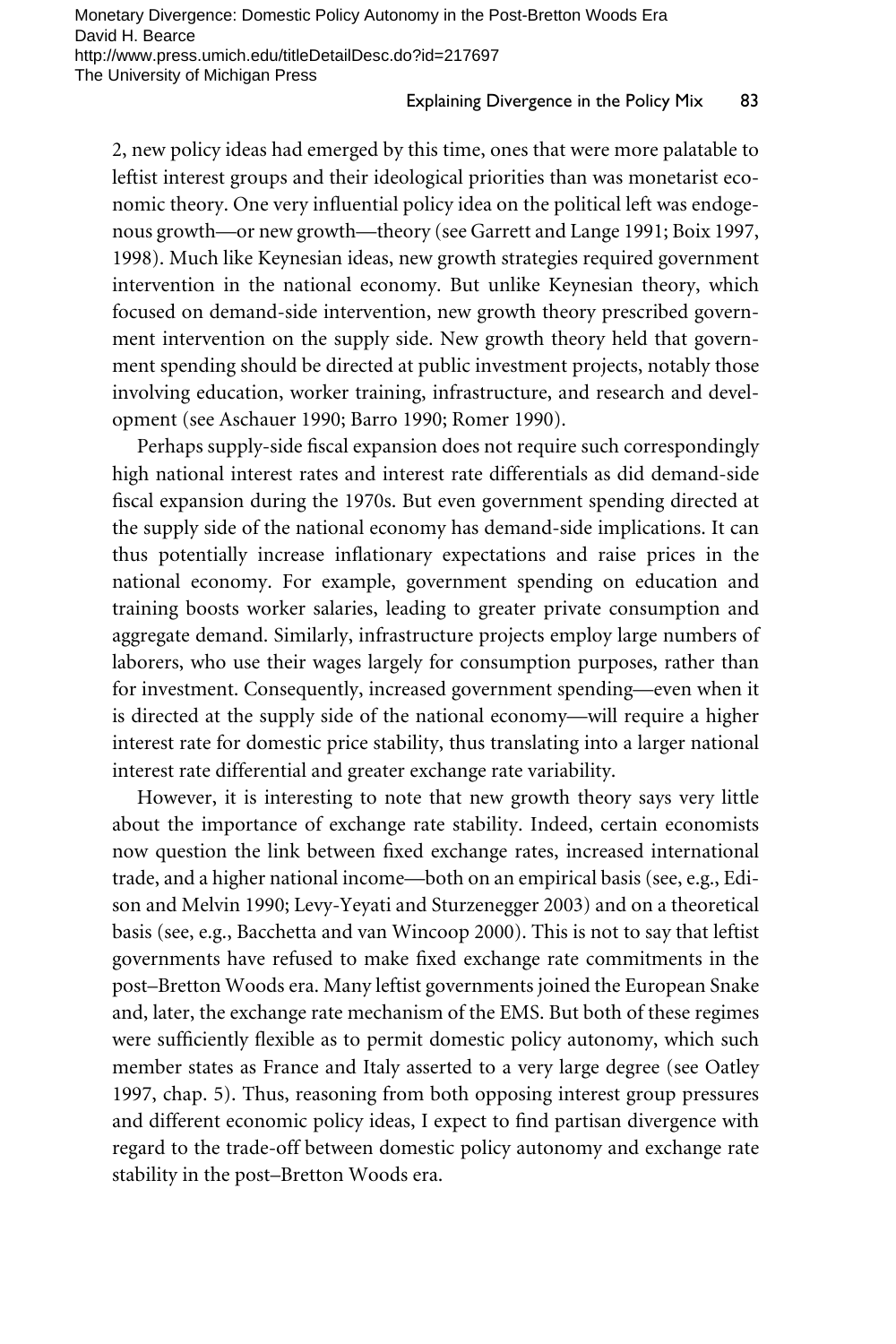# 84 **Monetary Divergence**

#### **2. Political Power-Sharing**

Scholars have recently focused their attention on how various electoral systems might influence national exchange rates. In one article in particular, Bernhard and Leblang (1999) showed that governments in high-opposition proportional representation (PR) electoral systems have been more likely to make formal fixed exchange rate commitments, perhaps to create a focal point for economic policy coordination. If one assumes that these fixed exchange rate commitments indicate greater external currency stability, then it would be natural to conclude that political power-sharing—the hallmark of PR regimes—leads national governments toward exchange rate stability and away from domestic policy autonomy.

This conclusion would seem to be strengthened by another article (Freeman, Hayes, and Stix 2000), which proposed that the consensual nature of PR electoral systems should help reduce the exchange rate variability resulting from political uncertainty. Comparing four bilateral exchange rates (between the United Kingdom and Ireland, the United States and Canada, Australia and New Zealand, and Germany and Sweden), the authors found that political factors had no effect on exchange rates in only the PR-PR dyad (Germany and Sweden). They thus concluded that other types of electoral systems "at worst exacerbate and at best do nothing to mitigate the effects of political (dis)equilibrium on currency markets" (ibid., 465).

Yet the empirical base for the conclusion that political power-sharing leads to exchange rate stability is somewhat thin. With regard to the second paper (Freeman, Hayes, and Stix 2000), the conclusion is largely based on the noneffect of political factors with regard to a single exchange rate between two PR political economies. Indeed, the conclusion might differ if one looked at the exchange rate outcomes of the many other advanced industrial democracies with PR electoral systems. With regard to Bernhard and Leblang's article (1999), I demonstrated in chapter 3 that commitments to OECD exchange rate regimes have been only weakly correlated with external currency stability in the post–Bretton Woods era. Thus, even if political power-sharing in PR systems leads coalition governments to make external monetary commitments, de jure fixed exchange rates will not translate into de facto exchange rate stability unless these governments also make domestic fiscal and monetary policy choices consistent with this external policy objective.

Given the empirical weakness of the proposition that political power-sharing leads to greater de facto exchange rate stability, I here consider a hypothesis in the opposite direction. My expectation is that political power-sharing will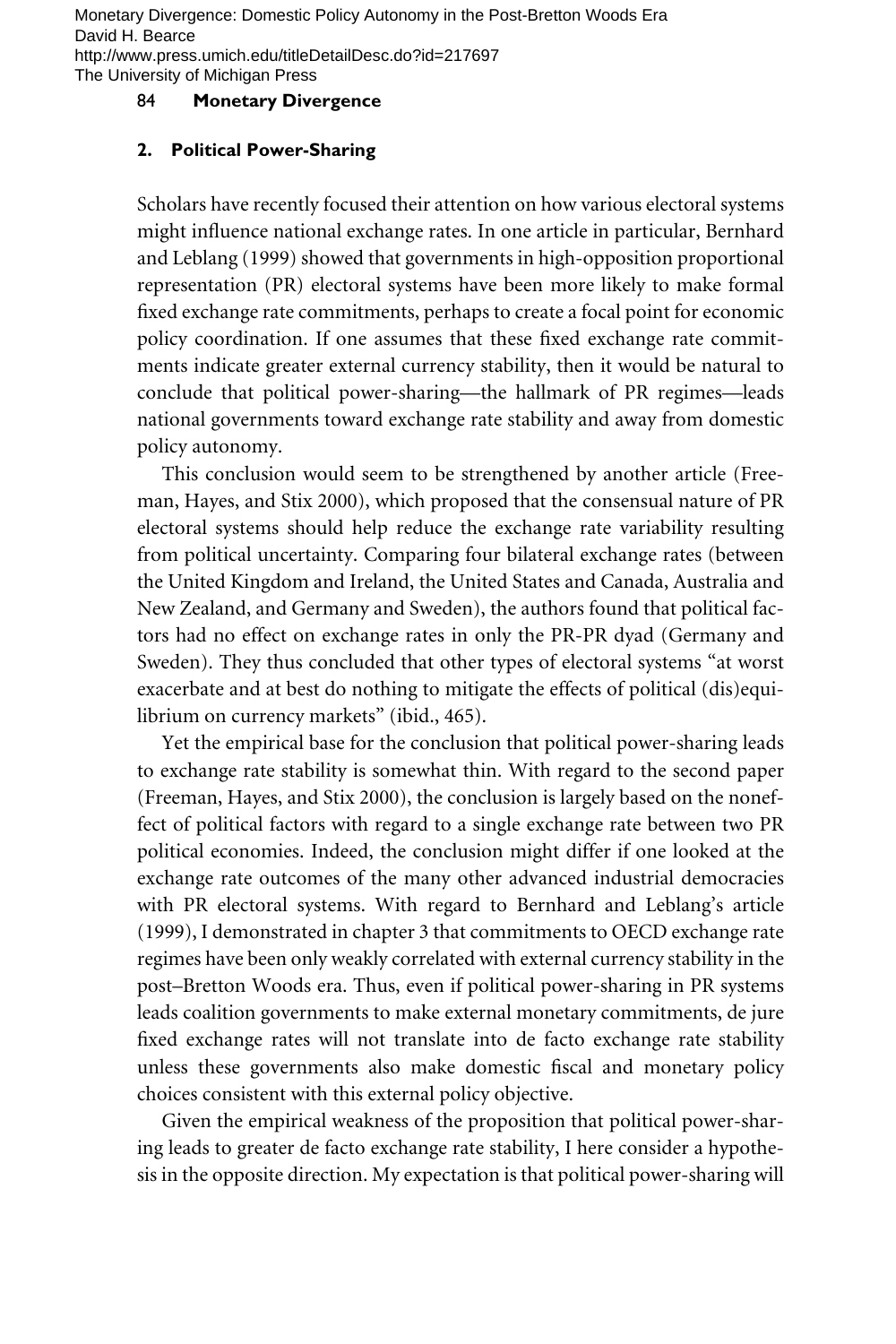make exchange rate stability harder, not easier, to achieve. To develop this argument, I begin by considering the fiscal policy choice of democratic governments engaged in political power-sharing.

Perhaps the central problem facing power-sharing governments is how to maintain their diverse governing coalition and their position of political power. Indeed, it is not particularly heroic to assume that governments, once in power, wish to remain so. The trick for parties engaged in political power-sharing is to meet the economic needs of their own political base without jeopardizing the demands of other governing parties representing different economic constituencies. To this end, a power-sharing government should have a greater need to engage in targeted economic growth than would a single-party government. Power-sharing governments may also find it politically expedient to engage in income redistribution toward the various economic constituencies represented by the governing coalition, even when that governing coalition includes rightist parties who would normally be ideologically opposed to such transfers of wealth and income.

As described earlier in this chapter, fiscal expansion is much better suited for targeted economic growth and income redistribution than is monetary expansion. Thus, political power-sharing may lead governments to engage in greater spending because the alternative growth strategy—monetary expansion—is insufficient for targeting key supporters and achieving redistributive policy goals. Clark and Hallerberg (2000, 342) concluded: "although an increase in the money supply may help certain groups . . . more than others, it is a blunt instrument for cultivating specific clienteles. Fiscal policy, in contrast, is more suited to targeted use, whether through greater spending, tax cuts, or both." On this point, Roubini and Sachs (1989, 114) similarly concluded, "coalition governments will have a bias towards higher levels of government spending relative to majority party governments, as the various constituencies in the government undertake logrolling agreements to secure greater spending for their individual constituencies."

What does greater government spending on the part of power-sharing governments imply for national interest rates and exchange rate outcomes? According to the policy mix framework presented in chapter 4, if governments use their fiscal policy instrument to pursue targeted economic growth, they must reserve monetary policy as their instrument for inflation control with international capital mobility. This choice typically means a higher national interest rate and greater domestic monetary autonomy, as the national interest rate can be expected to move away from the nominally low world interest rate. This choice also suggests that power-sharing governments should be associated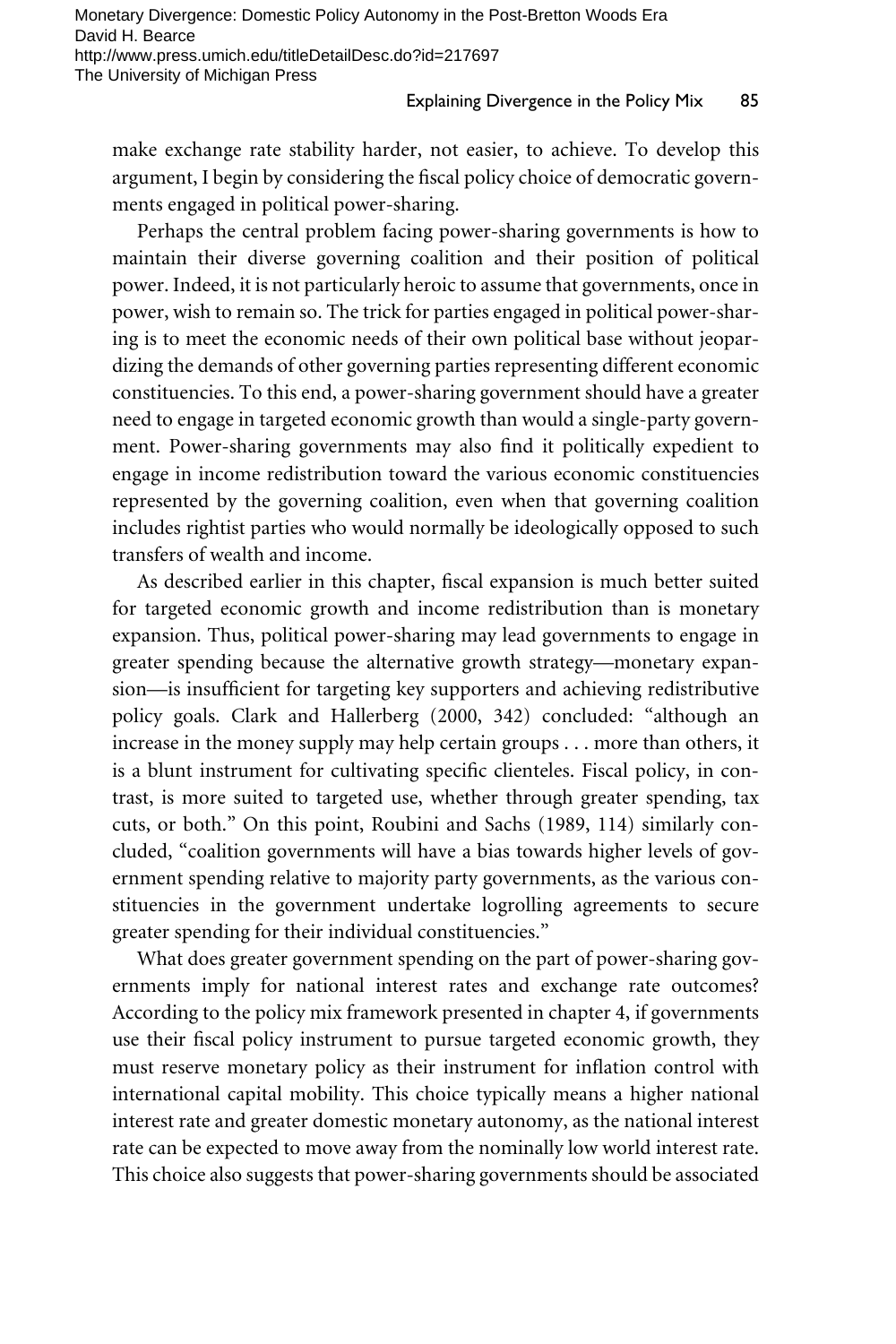## 86 **Monetary Divergence**

with greater exchange rate variability, despite any commitments that they might make to fix the value of the national currency.

The difficult experience of Italian governments within European monetary institutions suggests the plausibility of this hypothesis. Italian multiparty governments have traditionally held an expansionary fiscal policy, whether it is measured in terms of relative government spending, budget deficits, or even public debt. These facts suggest the "supremacy of fiscal policy over monetary policy" (Fratianni and Spinelli 1997, 212) for expanding the Italian economy. As the Italians assigned fiscal policy to the economic growth objective, monetary policy necessarily became the instrument for domestic price stability. As Posner (1978, 235) concluded early in the post–Bretton Woods era, Italian governments had to control domestic prices "largely by means of monetary policy," resulting in high Italian interest rates and interest rate differentials beginning in the mid-1970s. $^{11}$ 

For the Italians, higher national interest rates were thus a deliberate policy choice to counterbalance greater government spending, especially since the Italian central bank has a relatively subordinate status, even after its so-called divorce in 1981.<sup>12</sup> The Italian governments' choice for domestic policy autonomy arguably contributed to the country's record number of realignments within the exchange rate mechanism of the EMS, despite the fact that Italy had wider bands ( $\pm$  6 percent) than did the other member states ( $\pm$  2.25 percent). Indeed, the cumulative currency adjustment for Italy was greater than that for any other EMS member state. Oatley (1997, 139) noted, "EMS flexibility granted the Italians a devaluation of about 7.5 percent approximately every six months and, thus, a fairly high degree of monetary autonomy."

While political power-sharing often occurs due to a PR electoral system, it can also emerge in countries with majoritarian electoral systems. Thus, a second example in which political power-sharing potentially made exchange rate stability harder to achieve occurred in the United States during the early 1980s, when the Republicans took power in the executive branch, with the Democrats holding substantial political power in the legislative branch. Such political power-sharing arguably contributed to the mix of loose fiscal and tight mone-

11. On the political infeasibility of fiscal contraction for inflation control, Posner (1978, 235) continued: "Italian fiscal policy 'is a resultant of bargaining among party factions. . . .' It is therefore caught up in the immobility of . . . coalition politics."

12. Consistent with the idea of deliberate monetary counterbalancing, Goodman (1992, 151–52) noted that when the Italian government asked the IMF for balance-of-payment financing in the early 1970s, the subordinate Bank of Italy raised interest rates well above the IMF's requirements: "Once the Italian government had approved the IMF program, the Banca d'Italia moved quickly to tighten monetary policy . . . adopt[ing] an economic program which was more restrictive than that suggested by the [IMF's] letter of intent."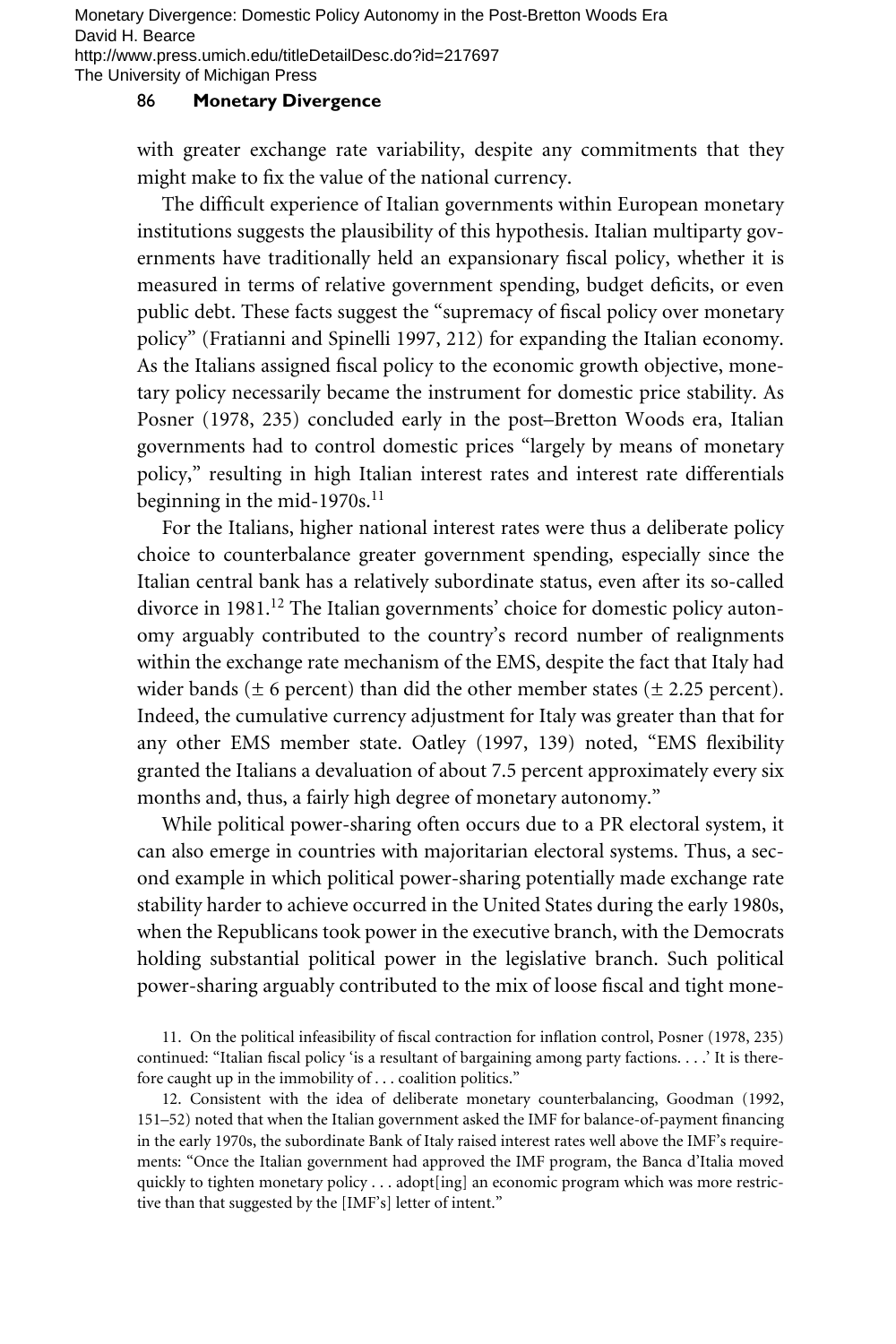tary policies held by the first Reagan administration. This policy mix is often cited as a key factor leading to the U.S. dollar's instability in an appreciating direction during the first half of the  $1980s$ .<sup>13</sup>

We have just discussed how political power-sharing may push democratic governments away from exchange rate stability even when they may desire to achieve this external policy goal. It is now important to consider a countervailing factor, one that may help governments to reduce positive interest rate differentials and better achieve external monetary policy convergence for exchange rate stability. That factor is central bank independence.

#### **3. Central Bank Independence**

The argument that central bank independence can reduce interest rate differentials builds from a relatively well-established fact in economics literature. More independent central banks have been associated with lower inflation policy outcomes, at least for the advanced industrial economies (see Alesina and Summers 1993; Grilli, Masciandaro, and Tabellini 1991)—although the relationship does not hold for developing economies (see Cukierman, Webb, and Neyapti 1992) and less democratic polities (see Broz 2002). Central bank independence theoretically leads to lower inflation because more independent monetary authorities have greater freedom to increase national interest rates and contract the money supply when they see signs of rising domestic prices. Central banks that are subordinate to the government in power may be constrained from raising interest rates, since monetary contraction can reduce economic growth, undermining the government's reelection prospects. Superficially, this logic would seem to suggest that more independent central banks would be associated with higher nominal interest rates and more positive interest rate differentials.

This quick story, however, ignores the role of central bank credibility and its

13. Consistent with leftist preferences for domestic policy autonomy, it can also be argued that high U.S. interest rates during the first Reagan administration were largely a legacy of the Carter administration's autonomous policy choices. Sterling-Folker (2002, 158) wrote: "The seeds for potential exchange rate chaos had been sown before Ronald Reagan took office in January 1981. The expansionary [fiscal] policies adopted at the 1978 Bonn summit collided with the [monetary] contractions caused by the 1979 oil shock." Thus, the fact that the first Reagan administration could not stabilize the dollar at a more competitive level does not mean that certain parts of the administration were not interested in doing so. Such a reading of the evidence tends to confuse *ex post* policy outcomes with *ex ante* policy preferences. During the presidential campaign, several Reagan advisors had advocated a return to a Bretton Woods-style fixed exchange rate system (see Ferguson and Rogers 1986, 118; Grubaugh and Sumner 1990, 257) and inserted language into the 1980 Republican party platform concerning the "overriding objective of maintaining a stable dollar value" (see Stockman 1986, 63).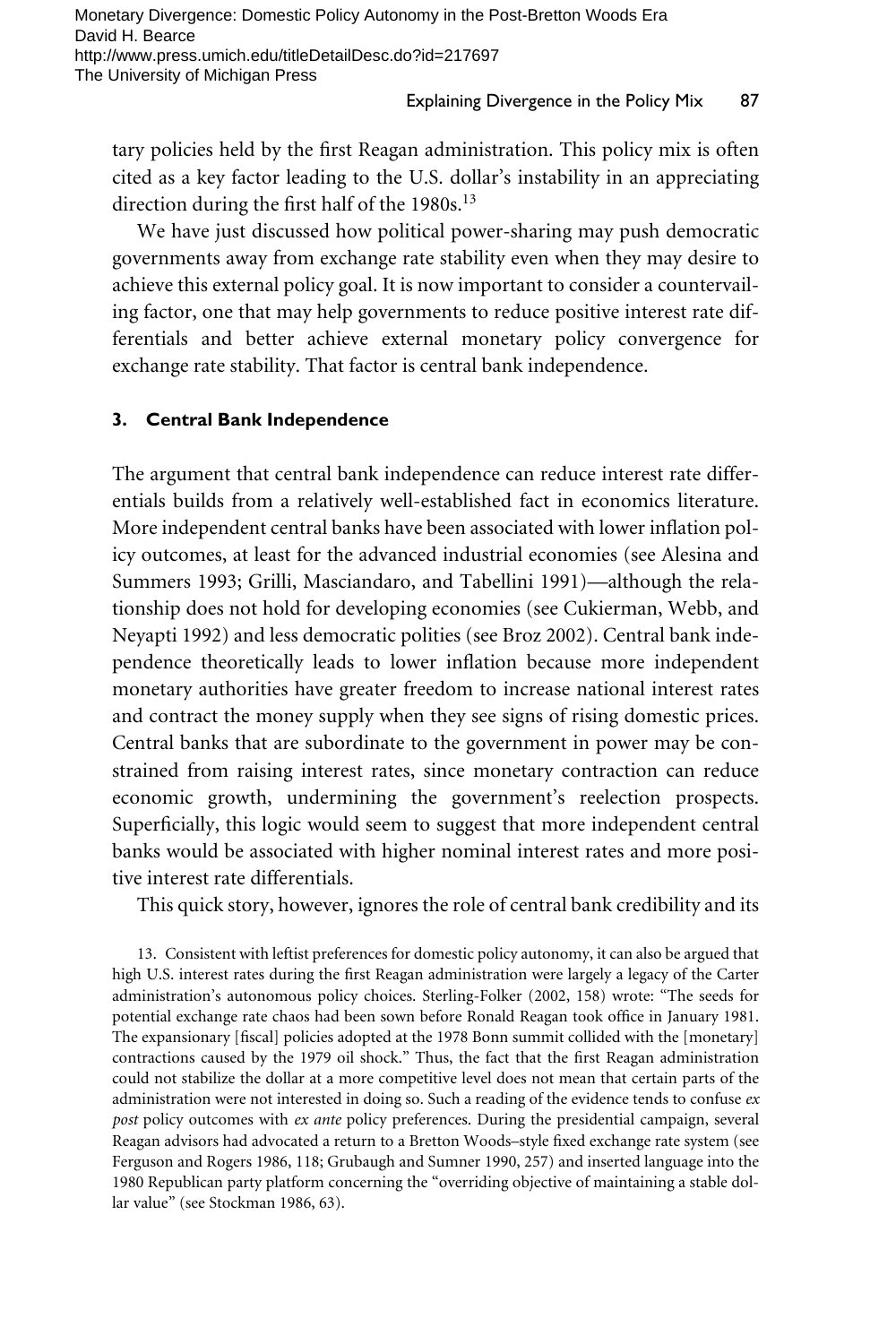## 88 **Monetary Divergence**

effect on national interest rates. If international capital markets view independent central banks as more credible in achieving lower inflation outcomes than their subordinate counterparts, $14$  then independent monetary authorities may be able to hold lower interest rates—at least on a nominal basis—than subordinate central banks lacking such credibility. In other words, subordinate central banks must hold higher nominal interest rates to obtain the same amount of anti-inflation credibility as their independent counterparts.

This relationship between central bank independence and lower nominal interest rates does not mean that fiscal expansion will not lead to higher national interest rates as the central bank seeks to control inflation and reduce inflationary expectations (see fig.  $11$  in chap. 4). But it does suggest that at any given level of relative government spending, independent monetary authorities should be associated with lower rates and, thus, with lower interest rate differentials than subordinate central banks. If interest rate differentials can be reduced with more independent central banks, then this monetary commitment technology should also be associated with greater exchange rate stability, or reduced external currency variability.

This logic is potentially good news for both rightist and leftist governments. For rightist governments, the benefits of central bank independence are obvious. Independent central banks facilitate the rightist policy goals of external policy convergence with exchange rate stability, as discussed earlier in this chapter. Leftist governments tend to be more interested in the domestic benefits associated with increased government spending, but an independent central bank may allow them to achieve the necessary inflation control with lower corresponding nominal interest rates than could be achieved with a subordinate central bank. This possibility may help explain why leftist parties have supported moves to increase central bank independence since the early 1980s in several OECD countries, including Britain, France, Italy, Spain, Switzerland, and New Zealand.

#### **4. Testing Hypotheses about Policy Divergence**

The preceding theoretical discussion advanced a number of hypotheses concerning the relationship between the three independent variables of government partisanship, political power-sharing, and central bank independence, and the four different—but theoretically related—dependent variables of gov-

<sup>14.</sup> For a concise statement on the credibility of independent central banks, see Bernhard, Broz, and Clark 2002.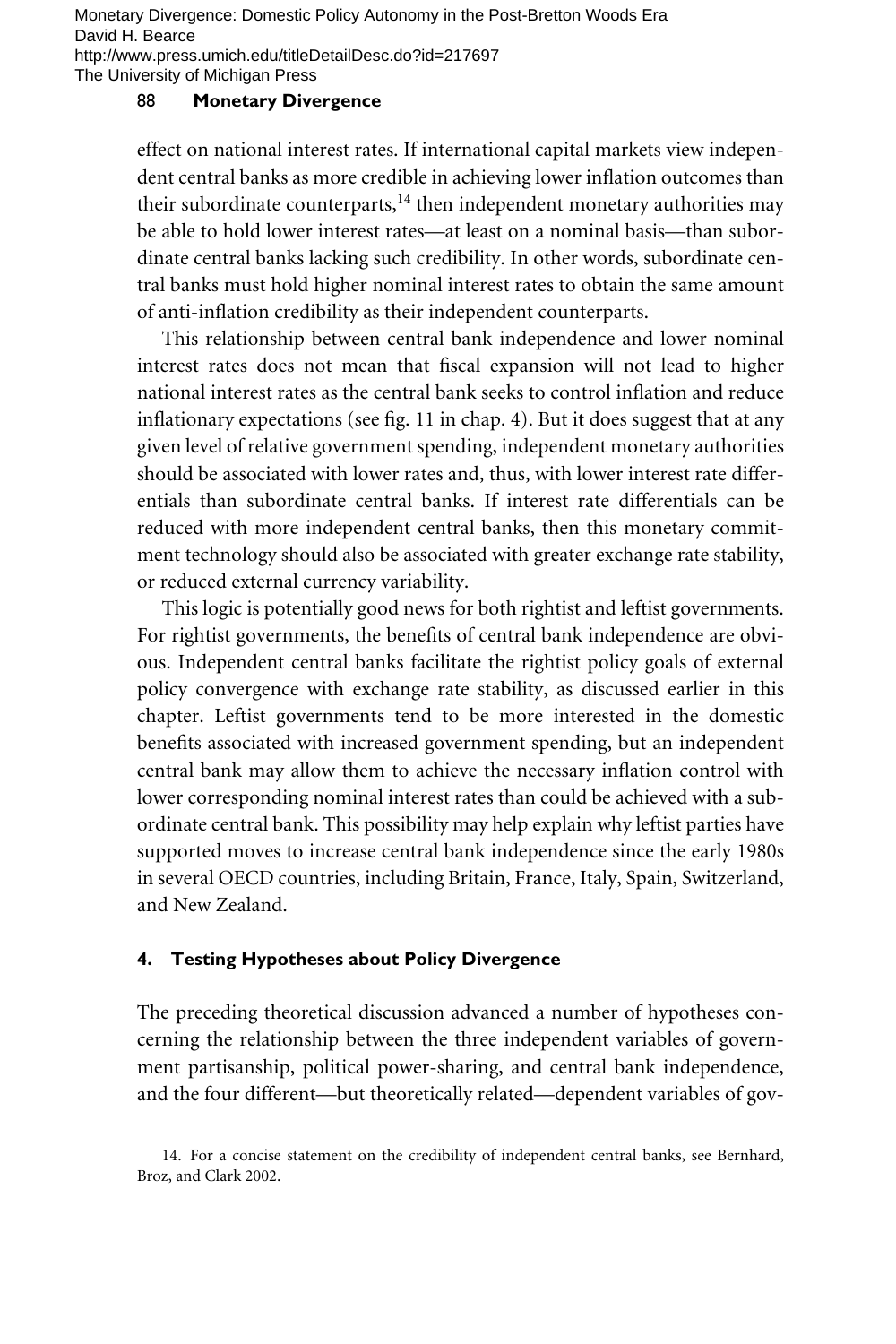ernment spending, nominal interest rates, domestic monetary autonomy, and exchange rate variability. These hypotheses are concisely summarized in table 4. Leftist governments are expected to be associated with more government spending relative to GDP and higher nominal interest rates. Given this fiscal and monetary policy stance in the post–Bretton Woods era, leftist governments are also expected to be associated with greater domestic monetary policy autonomy and increased exchange rate variability.

A similar set of relationships is hypothesized for political power-sharing. Such power-sharing is expected to lead governments toward greater relative government spending, higher nominal interest rates, greater domestic monetary policy autonomy, and increased exchange rate variability. Conversely, central bank independence is expected to lower nominal interest rates in the domestic economy, thereby reducing the interest rate differential (the operational measure for domestic monetary policy autonomy) and exchange rate variability.

These hypotheses are tested on the same panel of twenty-three OECD countries that was examined in chapters 3 and 4. The temporal coverage is slightly reduced (1975–97), due to data limitations that will be discussed shortly; hence,  $N = 529$ . With four different dependent variables, I estimate four separate models, each of which takes the general form of equation (5.1).<sup>15</sup>

Government Nominal Domestic monetary Exchange rate spending/GDP interest rates policy autonomy variability Leftist  $+$   $+$   $+$   $+$   $+$ governments Political  $+$   $+$   $+$   $+$   $+$ power-sharing

Central bank independence

**TABLE 4. Hypothesized Relationships between Domestic Political Factors and National Policy Instruments and Exchange Rate Variability**

15. I used a common right-hand specification for these four models for theoretical reasons. As I argued in chapter 4, governments and their national monetary authorities choose a policy mix based on a common set of dominant policy goals. Thus, I needed to control for the same set of factors in each equation. Another reason I used a common specification was to avoid giving any readers the impression that my results for a particular model are due to an idiosyncratic model specification. In fact, the results of interest are robust with regard to other possible control variables, including unemployment, various trade measures, and different measures of de jure exchange rate regimes; for other model specifications, see Bearce 2003. Since the models presented in the current study include a full set of country- and year-specific fixed effects, concerns about omitted variable bias are greatly reduced.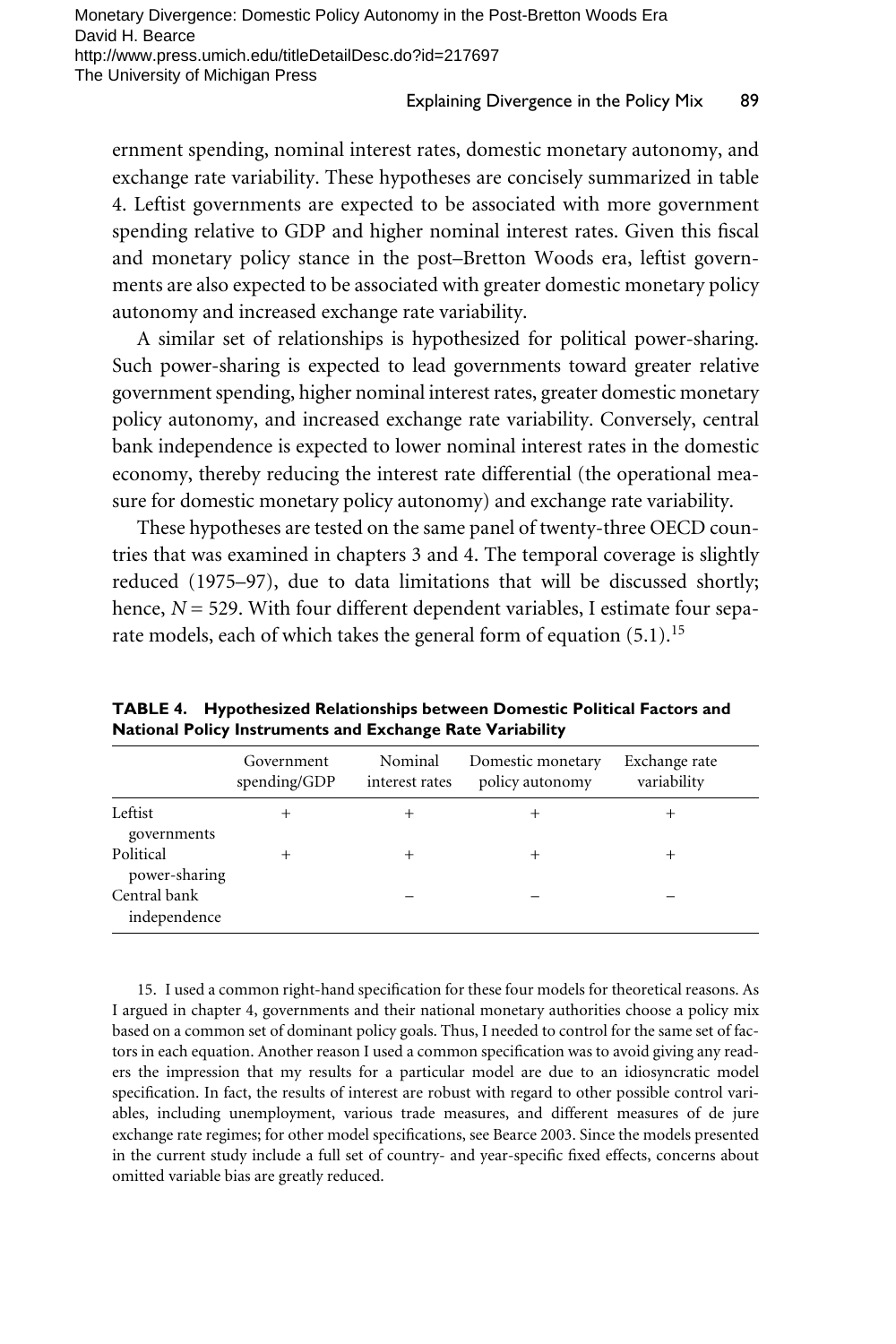## 90 **Monetary Divergence**

$$
DV_{it} = \beta_0 + \beta_1 * GDPGROWTH_{it} + \beta_2 * INFLATION_{it} + \beta_3 * GDPPC_{it} + \beta_4 * KOPEN_{it} + \beta_5 * LEFTGOV_{it} + \beta_6 * SHARE_{it} + \beta_7 * CBI_{it} + \alpha_i * COUNTRY_i + \alpha_i * YEAR_t + e_{it}
$$
(5.1)

In equation  $(5.1)$ , DV represents one of four dependent variables. The first is GOVCON, which measures the current level of government consumption expenditures as a percent of country *i*'s GDP in year *t.*<sup>16</sup> The second dependent variable is INTRATE, which measures country *i*'s policy interest rate in year *t.* This variable was introduced in chapter 4, where a more comprehensive discussion of its construction and validity is provided. The third dependent variable is MONAUT, introduced in chapter 3. This variable captures the extent of domestic monetary policy autonomy in terms of country *i*'s nominal interest rate differential relative to the prevailing external interest rate in year *t.* Finally, the fourth dependent variable is EXRCV, also introduced in chapter 3. This variable measures the coefficient of nominal variation for country *i*'s national currency versus the SDR in year *t.* Higher (or lower) values indicate more (or less) exchange rate variability.

Equation (5.1) includes seven independent variables in addition to the country- and year-specific fixed effects. Considering that all governments can be expected to make some adjustments to monetary and fiscal policy in response to economic growth and inflation, I included the variables GDPGROWTH and INFLATION as controls.17 As shown in chapter 4, the level of economic development affects the national interest rate and possibly other related policy decisions as well, so I also included the per capita level of country *i*'s GDP in year *t* (GDPPC).18 The last economic control variable I included in this model is KOPEN, introduced in chapter 3. This variable measures country *i*'s financial openness in year *t,* updating the data from Quinn and Inclan (1997).

The remaining three independent variables in the model were included to test the various hypotheses specified in table 4. LEFTGOV measures the partisan character of the government in power for country *i* in year *t,* using a common five-point scale. LEFTGOV is coded as 4 for a left-dominant government, 3 for a left-center government, 2 for a balanced government, 1 for a right-center government, and 0 for a right-dominant government.<sup>19</sup> SHARE measures

<sup>16.</sup> As discussed in chapter 4, government consumption is arguably the most valid way to capture a government's discretionary spending decisions. Total government spending includes other categories of expenditures, including interest payments, which are essentially obligatory in character. The data are provided by the OECD in *Annual National Accounts* (1975–97).

<sup>17.</sup> The data come from the World Bank's *World Development Indicators* (1975–97).

<sup>18.</sup> The data come from the World Bank's *World Development Indicators* (1975–97).

<sup>19.</sup> The data come from Woldendorp, Keman, and Budge 1993. I used their coding rules and data from Lane, McCay, and Newton 1997 to fill in the missing country panels.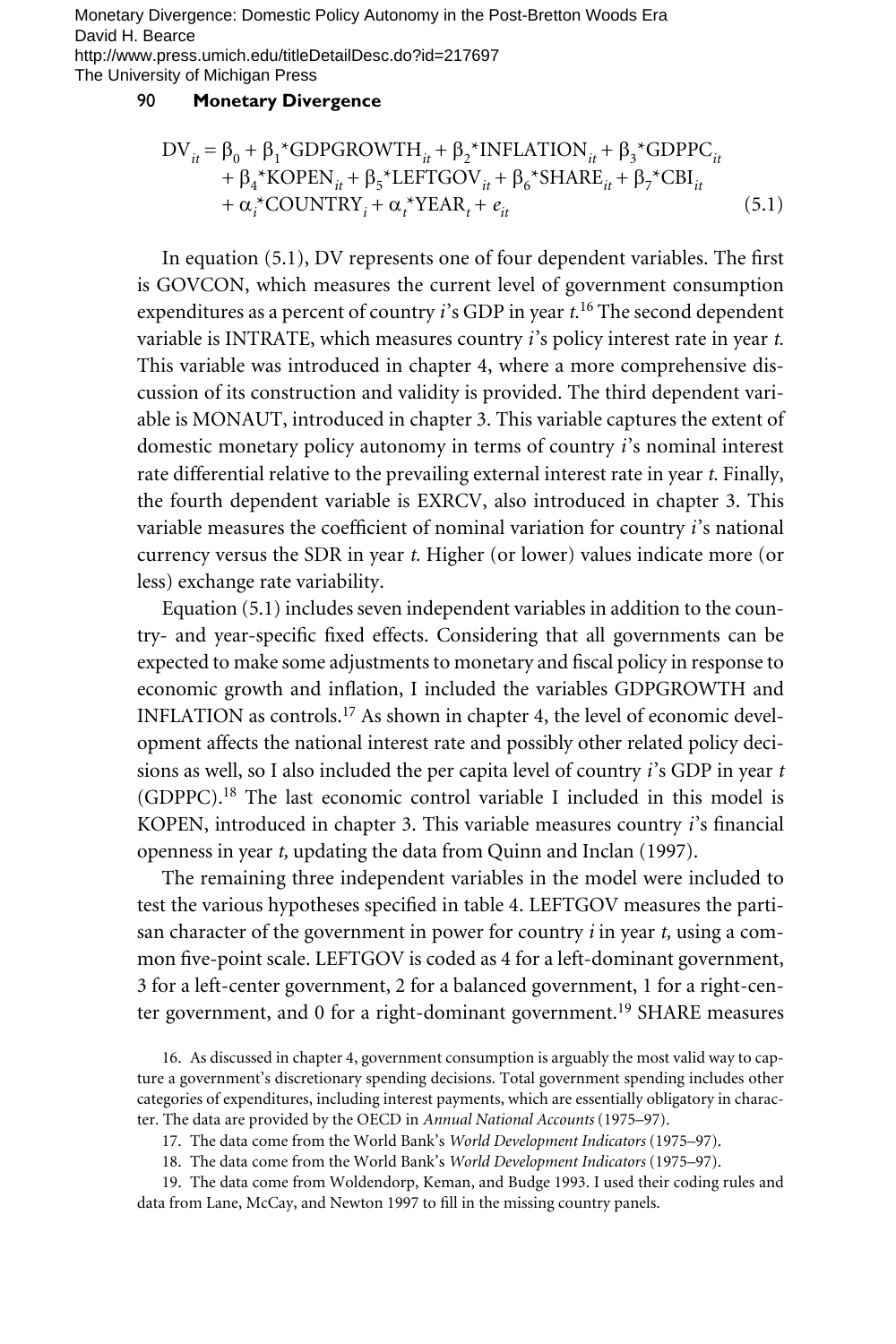#### Explaining Divergence in the Policy Mix 91

the extent of political power-sharing for country *i* in year *t,* using a measure of government party fractionalization. This variable is continuous between 0 and 1, with higher values indicating greater power-sharing among different political parties.20 Finally, CBI measures the independence of state *i*'s central bank in year *t.* This variable is also continuous between 0 and 1, with higher values indicating greater central bank independence from the government in power. Following Bernhard (1998), this measure uses a normalized mean score from three different sources (Alesina and Summers 1993; Cukierman, Webb, and Neyapti 1992; Grilli, Masciandro, and Tabellini 1991) to minimize the effect of coding disagreements.

The estimates for the four models are reported together in table 5. Of the eleven hypotheses summarized in table 4, eight receive statistical support, and three do not. The strongest results clearly emerged for the government partisanship variable (LEFTGOV), which is statistically significant with a positive sign in all four models. That leftist governments are associated with more government consumption spending and higher interest rates is consistent with Garrett's results (1995, 1998b), but the analysis here goes much further. The results in columns 3 and 4 also show how this policy mix moved leftist governments toward greater domestic monetary policy autonomy and exchange rate variability. While additional results are not reported here for space considerations, leftist governments were also associated with greater exchange rate variability when national currency instability was measured relative to the German mark and the U.S. dollar.<sup>21</sup>

Political power-sharing is also significantly associated with more government consumption spending. The SHARE variable is not, however, associated with higher interest rates or larger interest rate differentials. One possible explanation is that certain parties within the governing coalition—notably those on the political right preferring monetary over fiscal expansion—

20. The data come from the World Bank's "Database of Political Institutions" (Beck et al. 2001). The data coverage begins in 1975, thus restricting the temporal domain of my pooled timeseries models in this chapter to the 1975–97 period. As discussed earlier, power-sharing has a different meaning depending on a country's electoral institution. For countries with high-opposition PR electoral systems (Germany, Italy, Netherlands, Belgium, Denmark, Austria, Sweden, Finland, Norway, and Switzerland), where power-sharing focuses on executive branch divisions, I used the World Bank's measure GOVFRAC. For countries with low-opposition PR electoral systems (Greece, Ireland, Spain, and Portugal) and majoritarian electoral systems (the United States, Japan, Britain, France, Canada, Australia, New Zealand, and Turkey), where power-sharing extends into the legislative branch, I used the World Bank's measure FRAC. On the importance of distinguishing between high- and low-opposition PR electoral systems, see Bernhard and Leblang 1999, 77.

21. For results showing leftist governments associated with greater exchange rate variability versus the German mark, see Bearce 2003, 406. Results showing that leftist governments are associated with greater variability versus the U.S. dollar are available from the author on request.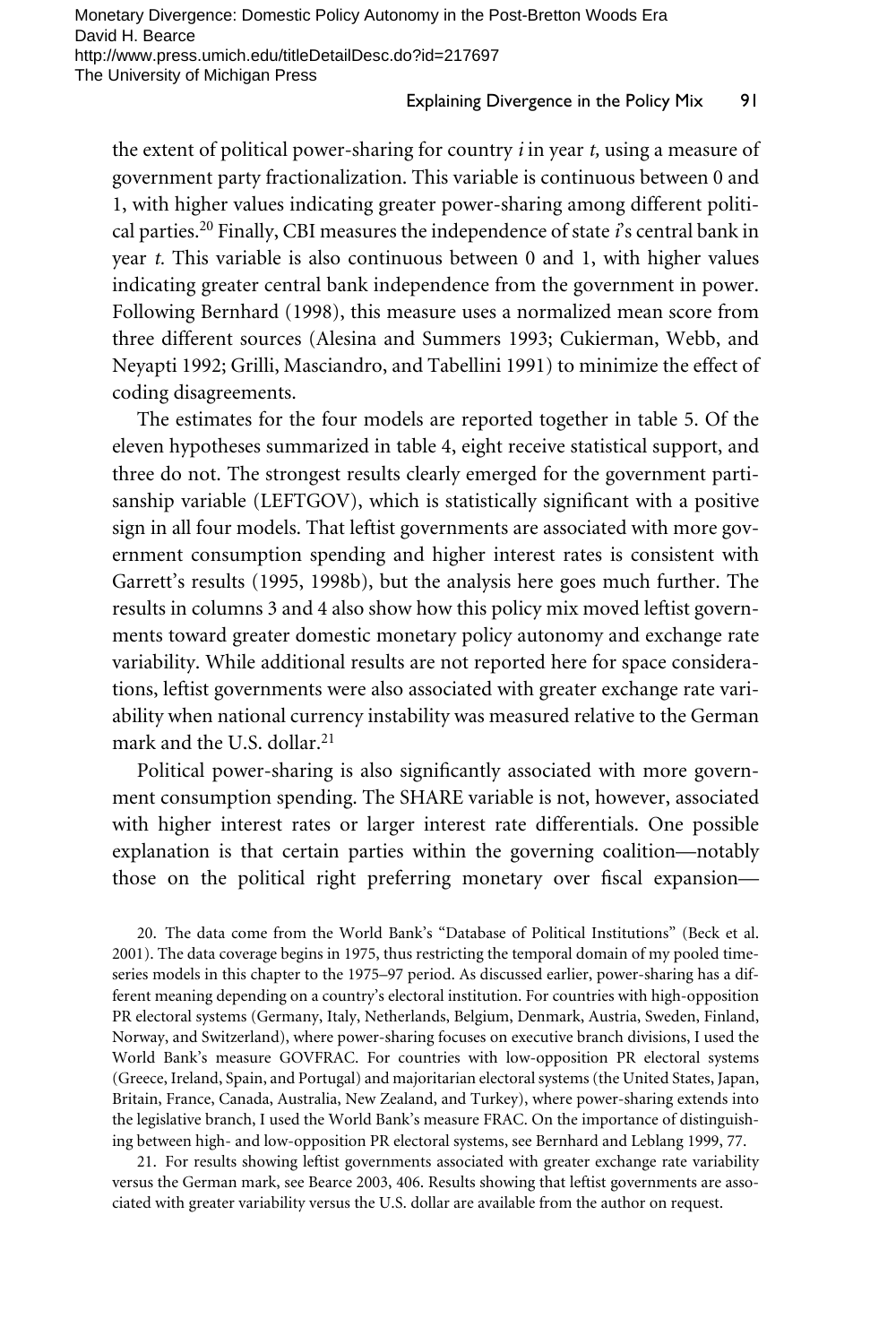## 92 **Monetary Divergence**

demanded lower interest rates as their part of the coalition's economic policy compromise. Another possibility is that many advanced industrial democracies with a long history of power-sharing governments have made their central banks more independent (Bernhard 1998, 2002). This fact should help reduce nominal interest rates and interest rate differentials, thus offsetting some of the contrary pressures associated with more government spending. But even so, political power-sharing is significantly associated with greater external currency variability, or exchange rate instability, as hypothesized earlier.

Also as hypothesized, more independent central banks are strongly associated with both lower nominal interest rates and smaller interest rate differentials. Central bank independence is not, however, significantly associated with a corresponding reduction in exchange rate variability. This weak result could emerge if central bank independence also leads governments to engage in greater government spending, a policy choice that is largely inconsistent with more stable exchange rates.<sup>22</sup> Indeed, the result in the first column suggests a

| Dependent variable | <b>GOVCON</b> | $\overline{c}$<br><b>INTRATE</b> | 3<br><b>MONAUT</b> | $\overline{4}$<br><b>EXRCV</b> |
|--------------------|---------------|----------------------------------|--------------------|--------------------------------|
|                    |               |                                  |                    |                                |
| Constant           | $16.28***$    | $23.44***$                       | $14.01**$          | 2.14                           |
|                    | (1.71)        | (6.62)                           | (6.17)             | (2.93)                         |
| <b>GDPGROWTH</b>   | $-0.07***$    | $-0.06$                          | $-0.10$            | $-0.05$                        |
|                    | (0.01)        | (0.11)                           | (0.11)             | (0.05)                         |
| <b>INFLATION</b>   | $-0.04***$    | $0.23**$                         | $0.21**$           | $0.14***$                      |
|                    | (0.01)        | (0.09)                           | (0.09)             | (0.03)                         |
| <b>GDPPC</b>       | $-0.00009***$ | $-0.00056***$                    | $-0.00046***$      | $-0.00004$                     |
|                    | (0.00002)     | (0.00016)                        | (0.00014)          | (0.00004)                      |
| <b>KOPEN</b>       | 0.03          | $0.65***$                        | $0.77***$          | $0.20**$                       |
|                    | (0.04)        | (0.21)                           | (0.21)             | (0.09)                         |
| <b>LEFTGOV</b>     | $0.053**$     | $0.37**$                         | $0.34**$           | $0.14**$                       |
|                    | (0.027)       | (0.16)                           | (0.16)             | (0.06)                         |
| <b>SHARE</b>       | $0.47*$       | $-0.27$                          | $-0.65$            | $1.33*$                        |
|                    | (0.25)        | (1.66)                           | (1.69)             | (0.76)                         |
| <b>CBI</b>         | 2.52          | $-26.02***$                      | $-23.66***$        | $-5.73$                        |
|                    | (2.03)        | (7.76)                           | (7.58)             | (3.94)                         |
| N                  | 529           | 529                              | 529                | 529                            |
| $R^2$              | 0.97          | 0.76                             | 0.63               | 0.76                           |

**TABLE 5. Estimates of Domestic Political Factors on National Policy Instruments and Exchange Rate Variability**

*Note:* Estimates are Prais-Winsten coefficients, including an AR1 correction, with panel-corrected standard errors in parentheses. Individual country and year dummies are not reported.

Two-tailed statistical significance is indicated as follows: \*\*\* $p < .01$ , \*\* $p < .05$ , \* $p < .10$ .

22. For a more developed explanation of this result, see Bearce 2005.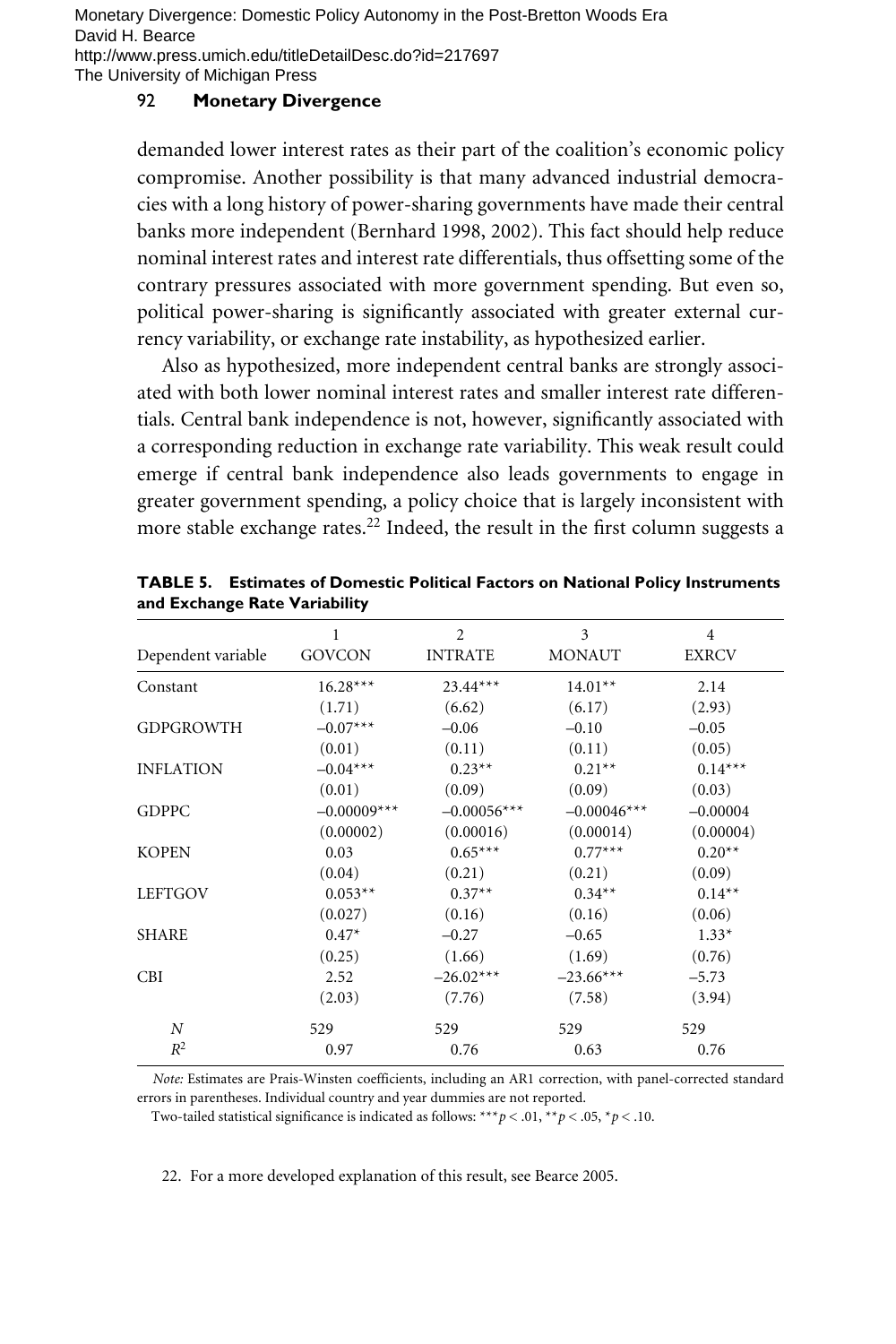weak, but positive, relationship between greater central bank independence and more government spending.<sup>23</sup>

Beyond evaluating the main hypotheses for the domestic political factors, it is also important to consider how some of the economic control variables affect the policy mix and the resultant trade-off between domestic monetary autonomy and exchange rate stability. More developed capitalist economies (i.e., those with a larger GDPPC) naturally spend less on a relative basis and have lower nominal interest rates. Together, these results show that if governments are going to move toward the fiscal and monetary policies of the most developed states in the international system (i.e., external policy convergence), they must move toward the policy mix of less government spending with a lower nominal interest rate for reduced domestic monetary policy autonomy and exchange rate variability (see fig. 14 in chap. 4).

But such external policy convergence is harder, not easier, to achieve with international capital mobility. Larger values of KOPEN are associated with more government consumption spending<sup>24</sup> and higher nominal interest rates. These facts suggest that international capital mobility should also be associated with more domestic monetary policy autonomy and increased exchange rate variability. Indeed, these results are statistically significant in the third and fourth columns of table 5. Thus, international capital mobility does not lead OECD governments toward a more externally convergence policy stance. To the contrary, it appears to make external policy convergence harder to achieve, a result consistent with the proposition of macroeconomic policy divergence in the post–Bretton Woods era.

## **5. Toward a New Theory of Partisan Politics in the Post–Bretton Woods Era**

The policy mix framework presented in chapter 4 and the government partisanship results presented in this chapter lead toward a new theory of partisan economic policy-making with international capital mobility. This point may not be obvious to many readers, so it is useful to compare the partisan policy mix framework with two other partisan theories. Table 6 summarizes their differing convergence and divergence predictions in terms of both economic policy goals and policy instruments.

24. The result is not quite statistically significant in this model specification. For a model specification with a statistically significant result, see Bearce 2002, 213.

<sup>23.</sup> Other model specifications produce a statistically significant positive result; see, for example, Bearce 2002, 213.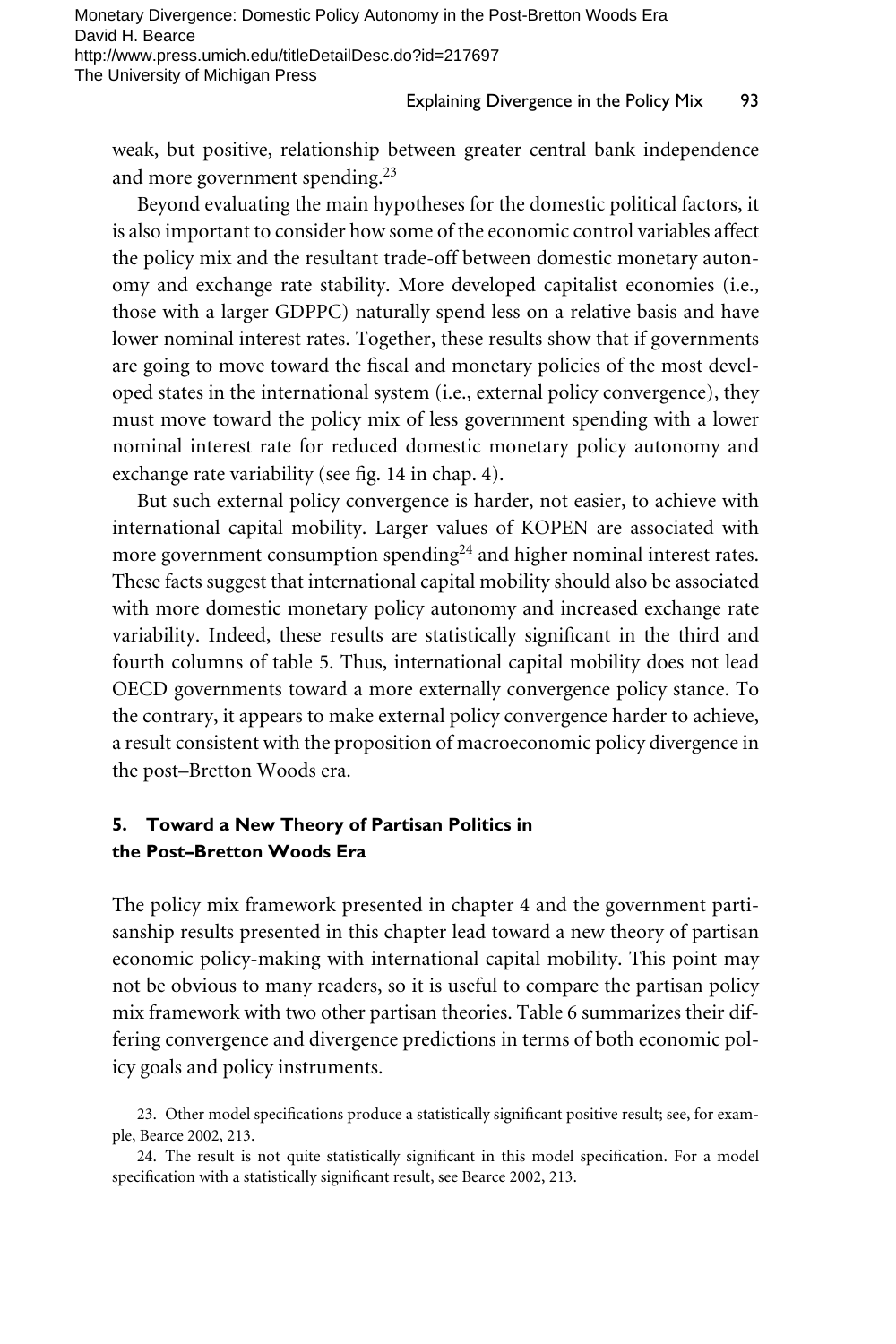## 94 **Monetary Divergence**

The traditional partisan-ideological thesis has several variations (see, e.g., Kirschen et al. 1964; Hibbs 1977; Alt 1985; Garrett 1995, 1998b; Oatley 1999). But in the broadest sense, traditional partisan theories argue for partisan divergence in terms of both dominant economic policy goals and the policy instruments used to achieve these goals. In terms of policy goals, leftist parties are expected to have stronger preferences for economic growth and fuller employment, caring somewhat less about domestic inflation. Conversely, rightist parties have stronger preferences for low inflation outcomes, with much weaker preferences for economic growth to increase employment.

Traditional partisan arguments were largely tested on economic policy outcomes, not on the use of policy instruments.<sup>25</sup> But the partisan-ideological thesis generally theorized that leftist governments would use all available policy instruments, both fiscal and monetary, to achieve economic growth with fuller employment.<sup>26</sup> Since inflation control was only a minor concern, no policy instrument needed to be reserved for this economic objective. Leftist governments were theoretically expected to move toward a policy mix defined by more government spending and lower interest rates (Garrett 1995, 670). Conversely, rightist governments were expected to move in the opposite direction (toward less government spending with a higher interest rate), with both policy instruments generally directed toward domestic price stability.

Perhaps such strong partisan divergence, in terms of both policy goals and policy instruments, was possible during the period of restricted international capital mobility after World War II. But this story becomes harder to defend

| Theory                                      | Prediction about<br>policy goals | Prediction about<br>policy instruments |
|---------------------------------------------|----------------------------------|----------------------------------------|
| Traditional partisan-<br>ideological thesis | Divergence                       | Divergence                             |
| Macroeconomic convergence<br>hypothesis     | Convergence                      | Convergence                            |
| Partisan policy mix<br>framework            | Convergence                      | Divergence                             |

|                 | TABLE 6. Three Theories of Partisan Economic Policy Goals |
|-----------------|-----------------------------------------------------------|
| and Instruments |                                                           |

25. For important exceptions, see Garrett 1995; Garrett 1998b, chap. 4; Oatley 1999.

26. Oatley (1999) amended the traditional partisan argument to fit open-economy models, where governments have only one effective policy instrument—either fiscal policy with fixed exchange rates or monetary policy with floating exchange rates.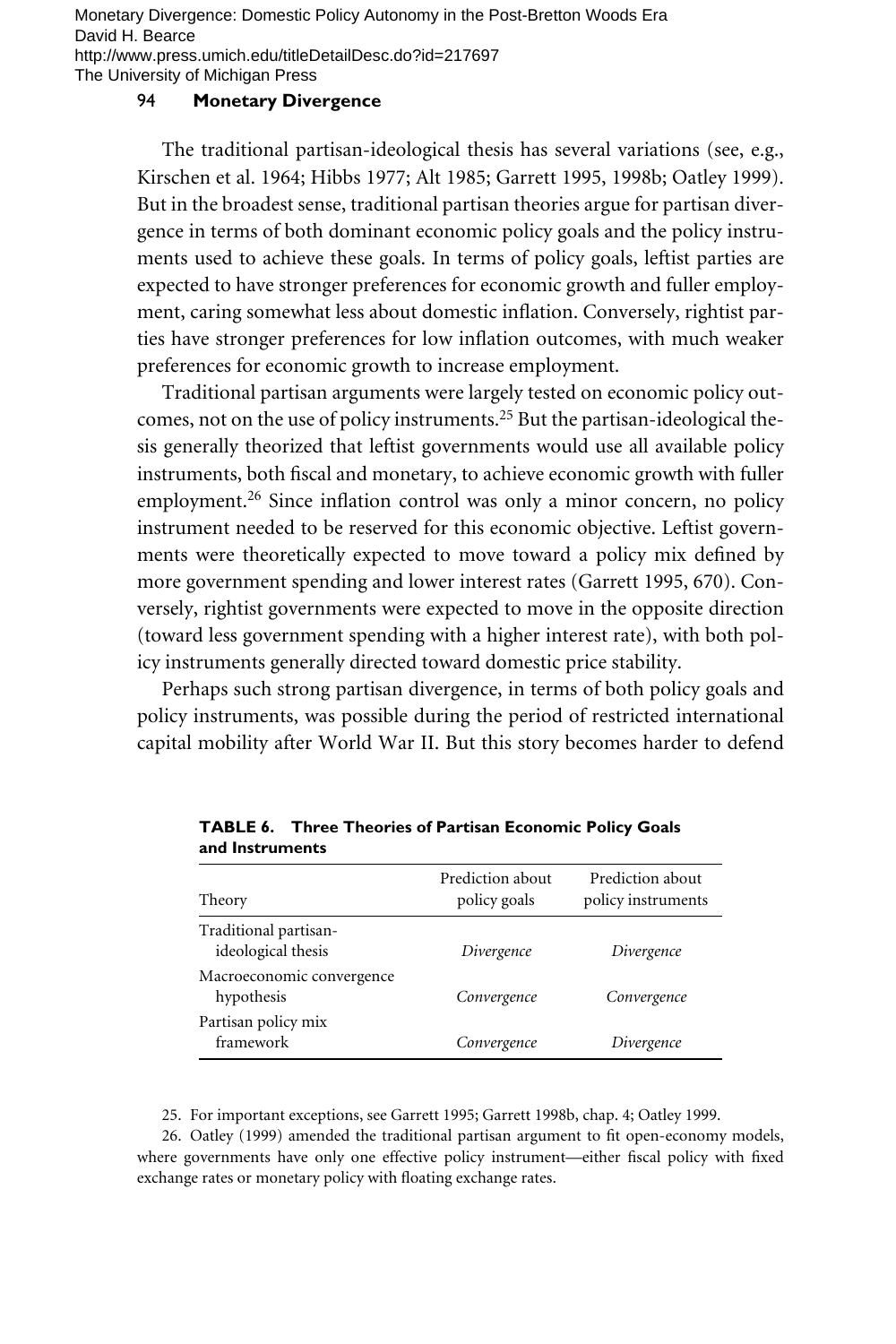#### Explaining Divergence in the Policy Mix 95

with the financial market integration that began to reemerge at the end of the Bretton Woods system and that exploded in the post–Bretton Woods era. Much like the macroeconomic convergence hypothesis advanced in the early 1990s, the partisan policy mix framework presented here takes seriously the idea that international capital mobility constrains the economic policy goals of national governments. But unlike the macroeconomic convergence hypothesis, which focused almost exclusively on the need for governments to maintain low inflation, the policy mix framework also recognizes the need for governments to maintain a growing national economy. This means that partisan governments have been constrained to make inflation control and economic growth their two dominant macroeconomic policy objectives. The political left has certainly taken inflation control more seriously in the post-Bretton Woods era, but the political right has also learned the importance of sustained growth and the need to avoid economic recessions.<sup>27</sup>

This logic about how international capital mobility constrains certain domestic economic policy goals accords with Clark's evidence (2003, chap. 5) that there are relatively few strong partisan differences with regard to such macroeconomic outcomes as GDP growth, actual inflation, and unemployment, although Clark used a different theoretical logic to get to these results.<sup>28</sup> But partisan convergence in terms of such economic policy goals does not mean that there should also be convergence in the use of policy instruments, as scholars advancing the macroeconomic convergence hypothesis have tended to assume.

With regard to the capital mobility constraint, Mosley (2000, 766) interviewed financial market participants and concluded: "provided governments achieve the desired outcomes, market actors do not worry about which means is employed. These choices . . . are well within the purview of domestic politics." With regard to Downsian theories of partisan convergence toward the median voter (see Downs 1957), while the median voter likely cares about such economic outcomes as growth and inflation, it is not at all clear that the median voter should care about the policy instruments used to reach these outcomes, provided that the preferred outcome is indeed achieved. Quinn and Shapiro (1991, 659) wrote: "one strong objection to the necessity of conver-

<sup>27.</sup> On how rightist economic policies have often permitted—even engineered—economic recessions during the Bretton Woods system, see Alesina and Rosenthal 1995, 180–81.

<sup>28.</sup> To the extent that we observe some limited partisan divergence in terms of these economic outcomes, it may have to do more with the effectiveness of the different policy mixes used by partisan governments than with different partisan economic policy objectives, or goals, in the post–Bretton Woods era.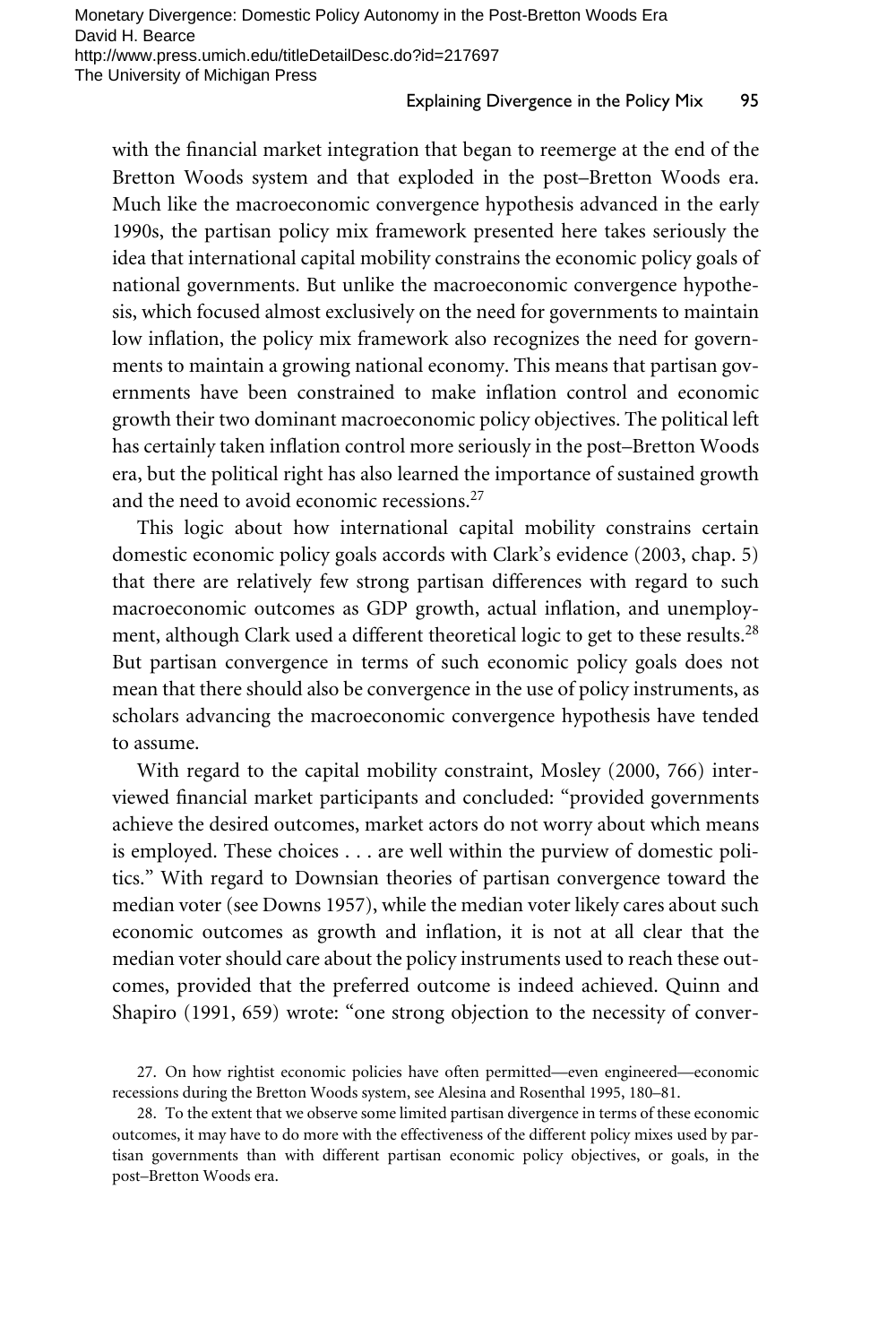# 96 **Monetary Divergence**

gence to a mean among parties is that different strategies can yield similar rates of economic growth, thereby satisfying the convergent policy goal."

Thus, partisan divergence in the use of policy instruments remains theoretically possible. But such partisan divergence should not take the form specified by traditional partisan-ideological theories. The Old Left policy mix, defined by more government spending with a lower nominal interest rate, is no longer feasible in the post–Bretton Woods era, as discussed in chapter 4. The results in the present chapter show how leftist governments have instead shifted toward a policy mix marked by more government spending with a higher nominal interest rate (see fig. 16). Likewise, the Old Right policy mix, with two policy instruments dedicated to inflation control, is no longer feasible with international capital mobility. To accommodate the need for low inflation with economic growth, rightist governments have effectively moved toward a policy mix defined by less government spending with a lower nominal interest rate. This New Right policy mix was labeled as the neoliberal alternative in chapter 4.

While Garrett's work hinted at these new partisan policy mixes in the post–Bretton Woods era, the analysis here goes at least two steps further. First, it provides a model explicitly linking domestic fiscal and monetary policy choices, developing the logic of deliberate monetary counterbalancing in response to increased government spending.<sup>29</sup> This allows scholars to do more in the examination of the use of policy instruments than just test compensation versus efficiency hypotheses (see Garrett 1995, 671). The policy mix framework explains why partisan governments must be concerned about both compensation and economic efficiency but that differences with regard to who they compensate and how they obtain their economic efficiency should produce partisan divergence concerning government spending and nominal interest rates. Second, this analysis shows how partisan divergence in the use of such policy instruments has clear and important implications for the trade-off between domestic policy autonomy and exchange rate stability in the post–Bretton Woods era, a topic not considered in Garrett's study of partisan politics with economic globalization.

The results in this chapter have demonstrated that we can find statistically significant partisan differences precisely where the partisan policy mix framework expected to find them—in terms of government consumption spending, nominal interest rates, interest rate differentials, and exchange rate variability. But can this evidence of partisan policy divergence be squared with Clark's conclusion (2003, chap. 3) that just as there are no meaningful partisan differences concerning economic policy outcomes, there are also no significant par-

29. Garrett (1998b, 102) seemingly rejected the idea of deliberate monetary counterbalancing.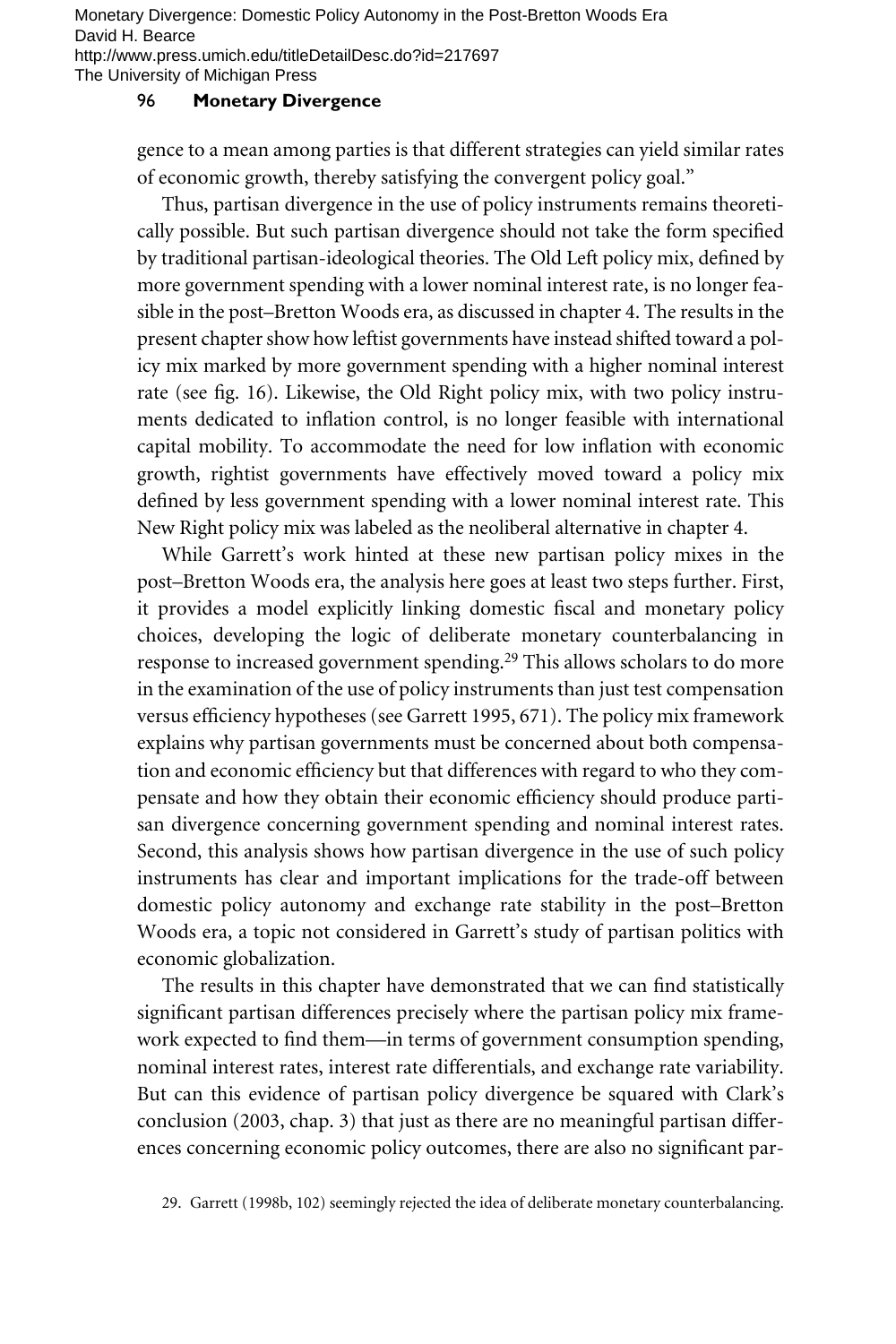Explaining Divergence in the Policy Mix 97



# **Nominal Interest Rate**

Fig. 16. Partisan Policy Mix Divergence

tisan differences concerning the use of fiscal and monetary instruments? I believe this is possible, because Clark, in fact, found some evidence of partisan divergence concerning the use of fiscal and monetary policy instruments.

With regard to fiscal policy, he reported some significant partisan differences in terms of government consumption but fewer such differences with regard to income transfers, total spending, and budget deficits. This set of results is not particularly surprising, since of the various possible spending measures, government consumption best captures the discretionary fiscal policy choices made by current governments. On this point, income transfer spending is effectively obligatory in character, being known as the so-called third rail in U.S. domestic politics, since any politician trying to cut such spending is likely to find his or her political life cut short. Partisan governments are not easily able to change this category of government spending, especially from year-to-year, the time frame investigated here. The same is true for total government spending, since it includes yet another category of obligatory expenditures, that of interest payments on debt. Interest payments largely reflect the spending decisions made by previous governments and then imposed on the current government. While total government spending includes discretionary consumption expenditures, the obligatory categories effectively add noise to the signal of a government's fiscal policy intentions, making expected relationships much harder to find in the data.

The lack of partisan differences with regard to budget deficits is also not